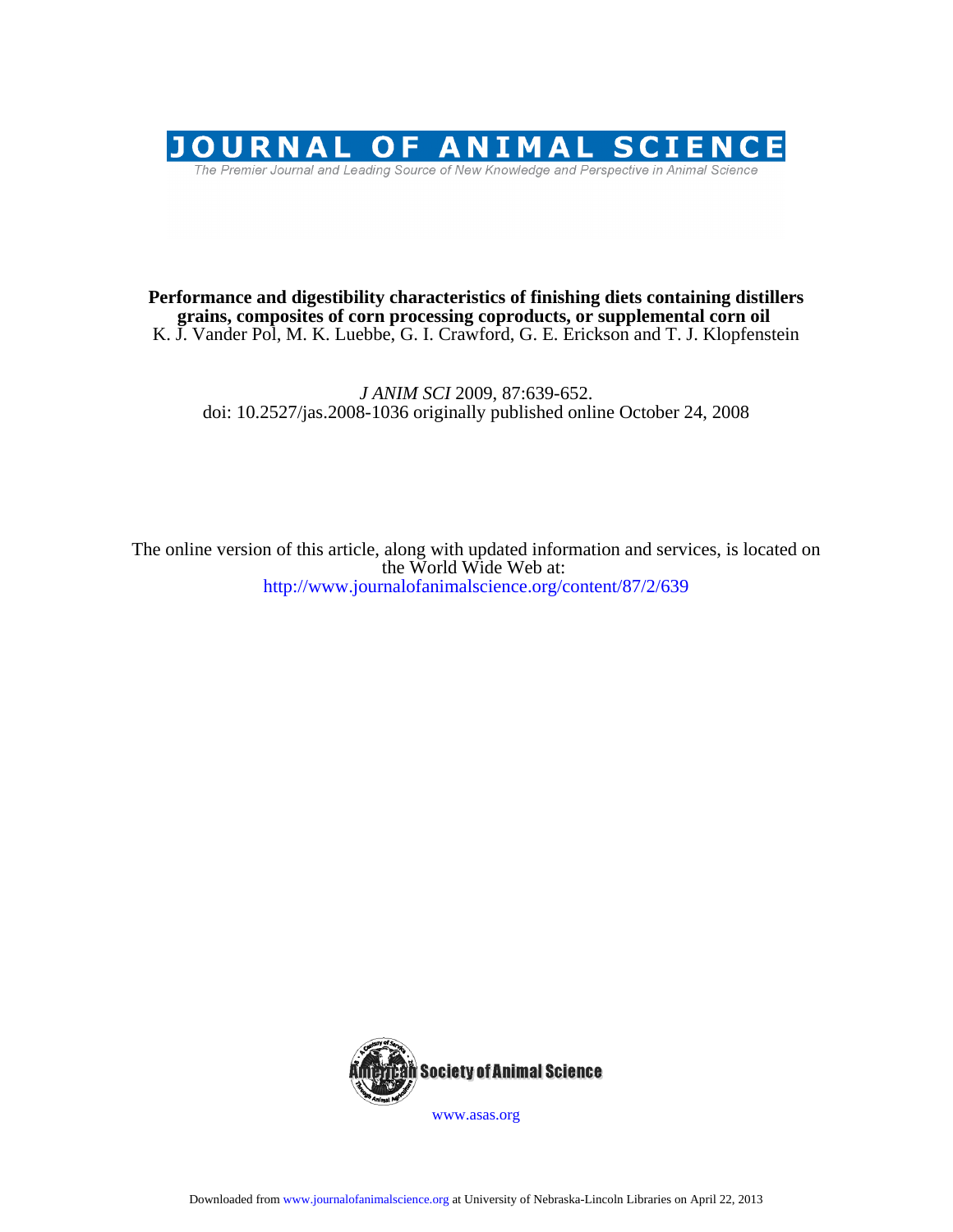# **Performance and digestibility characteristics of finishing diets containing distillers grains, composites of corn processing coproducts, or supplemental corn oil<sup>1</sup>**

# K. J. Vander Pol,<sup>2</sup> M. K. Luebbe, G. I. Crawford, G. E. Erickson,<sup>3</sup> **and T. J. Klopfenstein**

Department of Animal Science, University of Nebraska, Lincoln 68583-0908

**ABSTRACT:** Three experiments evaluated the lipids in distillers grains plus solubles compared with corn or other sources of lipid in finishing diets. Experiment 1 utilized 60 individually fed yearling heifers  $(349 \pm 34)$ kg of BW) fed treatments consisting of 0, 20, or  $40\%$ (DM basis) wet distillers grains plus solubles (WDGS), or 0, 2.5, or  $5.0\%$  (DM basis) corn oil in a finishing diet based on high-moisture corn (HMC) and dry-rolled corn. Cattle fed 20 and 40% WDGS had greater (*P* < 0.10) G:F than cattle fed 0% WDGS. Cattle fed the 5.0% corn oil had less overall performance than cattle fed the other diets. Results from Exp. 1 indicated that adding fat from WDGS improves performance, whereas supplementing 5.0% corn oil depressed G:F, suggesting that the fat within WDGS is different than corn oil. Experiment 2 used 234 yearling steers  $(352 \pm 16 \text{ kg})$ of BW) fed 1 of 5 treatments consisting of 20 or 40% (DM basis) dry distillers grains plus solubles, 1.3 or 2.6% (DM basis) tallow, or HMC. All diets contained 20% (DM basis) wet corn gluten feed as a method of controlling acidosis. No differences between treatments for any performance variables were observed in Exp. 2. The dry distillers grains plus solubles may be similar to tallow and HMC in finishing diets containing 20% wet corn gluten feed. Experiment 3 used 5 Holstein steers equipped with ruminal and duodenal cannulas in a  $5 \times$ 5 Latin square design. Treatments were a 40% WDGS diet, 2 composites, one consisting of corn bran and corn gluten meal; and one consisting of corn bran, corn gluten meal, and corn oil; and 2 dry-rolled corn-based diets supplemented with corn oil or not. Cattle fed the WDGS diet had numerically less rumen pH compared with cattle fed other treatments. Cattle fed WDGS had greater  $(P < 0.10)$  molar proportions of propionate, decreased  $(P < 0.10)$  acetate: propionate ratios, greater  $(P < 0.10)$  total tract fat digestion, and a greater  $(P < 0.10)$ 0.10) proportion of unsaturated fatty acids reaching the duodenum than cattle fed other treatments. Therefore, the greater energy value of WDGS compared with corn may be due to more propionate production, greater fat digestibility, and more unsaturated fatty acids reaching the duodenum.

**Key words:** digestibility, distillers grains plus solubles, fat, finishing cattle

*©2009 American Society of Animal Science. All rights reserved.* J. Anim. Sci. 2009. 87:639–652

doi:10.2527/jas.2008-1036

#### **INTRODUCTION**

The increasing supply of wet distillers grains plus solubles (**WDGS**) has increased usage for finishing cattle. The greater energy value of WDGS compared with dry-rolled corn (**DRC**) or high-moisture corn (**HMC**) has been reported (Ham et al., 1994; Lodge et al., 1997a; Klopfenstein et al., 2008). Stock et al. (2000) suggested that the greater energy value of WDGS may be due to controlling subacute acidosis, greater fat content, or overall increased energy utilization. Lodge et al. (1997b) fed fat or protein with wet corn gluten feed (**WCGF**) to mimic distillers grains and observed that G:F was slightly reduced when either fat or protein were removed, which suggest fat contributes to the energy value of WDGS.

The fat content of WDGS is roughly 3 times that of the grain from which it was derived (Klopfenstein et al., 2008), with fat providing more energy than other nutrients (Zinn, 1994). Additionally, free unsaturated fatty acids that enter the rumen are subject to biohydrogenation (Russell, 2002), with duodenal flow of fatty acids being comprised mainly of saturated fat.

<sup>&</sup>lt;sup>1</sup>A contribution of the University of Nebraska Agricultural Research Division, supported in part by funds provided through the Hatch Act.

<sup>2</sup> Present address: Koers-Turgeon Consulting, 2000 Ridgeview Rd, Salina, KS 67401.

<sup>3</sup> Corresponding author: geericks@unlnotes.unl.edu Received March 15, 2008.

Accepted October 14, 2008.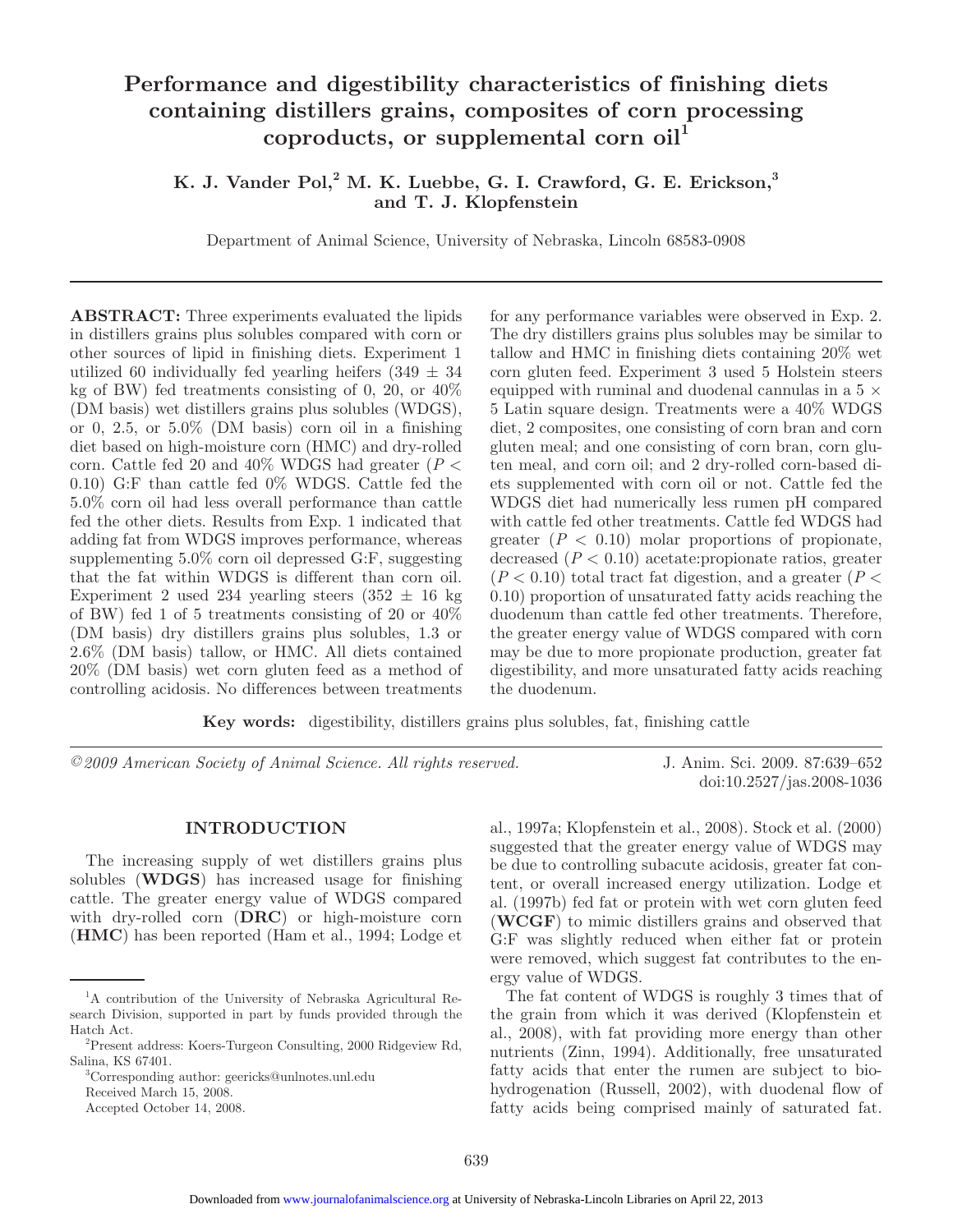Absorption of fatty acids is dependent on the formation of micelles, with unsaturated fatty acids forming micelles with a greater surface area, allowing more efficient utilization (Zinn et al., 2000). It is plausible that fat within WDGS may be partially protected from complete biohydrogenation, allowing an increased flow of unsaturated fatty acids to the duodenum, which can then be utilized by the animal more efficiently.

The objectives of this research were to determine the effect of feeding WDGS or supplemental fat on performance and rumen metabolism and digestibility, with an aim of determining whether fat is responsible for the greater energy value of WDGS compared with corn in finishing diets.

# **MATERIALS AND METHODS**

Animal care for these experiments complied with procedures approved by the University of Nebraska Institutional Animal Care and Use Committee.

# *Experiment 1*

A 113-d finishing trial utilized 60 crossbred yearling heifers  $(349 \pm 34 \text{ kg of BW})$  with British breed influences in a trial designed with a  $2 \times 3$  factorial arrangement of treatments. Heifers were received at the Agricultural Research and Development Center of the University of Nebraska (Ithaca, NE) in the fall of 2001. Upon arrival, heifers were weighed, vaccinated, and weaned on stockpiled smooth bromegrass pastures. Heifers were vaccinated with modified live viral vaccine (Pyramid-4, Fort Dodge Animal Health, Overland Park, KS), clostridial vaccination (Vision 7, Intervet, Millsboro, DE), *Haemophilus somnus* bacterin (Somubac, Pfizer Animal Health, New York, NY), *Mannheimia haemolytica* (Presponse SQ; Fort Dodge Animal Health), and poured with moxidectin (Cydectin; Fort Dodge Animal Health). After weaning, heifers were housed in an open-front barn and trained to use Calan gates (American Calan Inc., Northwood, NH). Before this trial, heifers were utilized in two 84-d growing trials. Heifers were weighed for 3 consecutive days before the initiation of the trial while being limit-fed (2.0% of BW daily) a high-fiber diet consisting of (DM basis) 50% alfalfa hay and 50% WCGF to obtain an accurate initial BW. Heifers were stratified by BW and assigned randomly to treatment. Individual heifer was the experimental unit, and there were 10 replications per treatment.

Factors consisted of source (corn oil or WDGS) and level of fat. Dietary treatments (Table 1) were 0% corn oil, 2.5% corn oil (**2.5FAT**), 5.0% corn oil (**5FAT**), 0% WDGS (**0DG**), 20% WDGS (**20DG**), or 40% WDGS (**40DG**). Alfalfa hay was included in all diets at 7.5% of diet DM, and HMC and DRC were fed at a 1:1 ratio (DM basis). Corn oil or WDGS replaced corn. Diets were formulated such that the 2.5FAT and 20DG diets contained the same amount of ether extract (**EE**) and the 5FAT and 40DG diets contained the same amount of EE. All diets were formulated to meet or exceed degradable intake protein, MP, Ca, K, and P requirements of the heifers (NRC, 1996). All diets contained monensin (29.7 mg/kg of DM; Elanco Animal Health, Indianapolis, IN), tylosin (11 mg/kg of DM; Elanco Animal Health), and melengestrol acetate (0.5 mg/d; Pfizer). Heifers were individually fed once daily with the use of Calan gates (American Calan Inc.) and were housed in a modified-open front barn with a gutter flush system. Dietary adaptation consisted of a limit-feeding procedure where the initial amount of the treatment diet offered was  $5.5 \text{ kg/d of DM } (1.6\% \text{ of BW})$ , and daily DM allotments were increased 0.23 kg/d (DM basis) until heifers reached ad libitum consumption (approximately 21 d). Feed refusals were collected and weighed 3 times per week or at the discretion of the technician to obtain accurate estimates of DMI.

Heifers were weighed every 28 d and were implanted on d 28 with Synovex-Plus (Fort Dodge Animal Health). Diets were sampled twice monthly, frozen, freeze-dried, ground, and analyzed for EE (AOAC, 1965).

Heifers were slaughtered on d 114 at a commercial abattoir (Tyson Fresh Meats, West Point, NE). Hot carcass weight and liver scores were recorded on day of slaughter. Longissimus muscle area and fat thickness were measured after a 24-h chill. Marbling score and yield grade were called by a trained USDA grader. Final BW, ADG, and G:F were calculated based on HCW adjusted to a common dressing percentage of 62% for heifers to minimize error associated with gut fill.

The  $NE_{g}$  of each diet was calculated with a spreadsheet requiring animal performance inputs (Owens et al., 2002). Net energy for BW gain equations used within the program were those outlined by NRC (1996) and Zinn (1989a). The  $\text{NE}_{g}$  content of WDGS was calculated by substitution for HMC and DRC equally, assuming that the individual basal ingredients possessed the same energy value across each diet.

Corn distillers grains and distillers solubles were produced at a commercial ethanol plant (Abengoa Bioenergy, York, NE). Distillers grains were delivered once weekly to the research facility. Samples were taken from each load and were subsequently analyzed for DM, frozen, freeze-dried, ground through a 1-mm screen, and analyzed for EE (AOAC, 1965). Distillers grains were stored in 208-L barrels, sealed, and refrigerated at 5°C until needed for feeding to prevent spoilage. Distillers solubles were received in 1 truck load and stored in liquid supplement tanks. Distillers solubles were sampled weekly to determine DM and were sampled twice monthly, frozen, freeze-dried, ground through a 1-mm screen, and analyzed for EE (AOAC, 1965).

Distillers grains and distillers solubles were mixed daily to ensure that any responses due to consistency of the WDGS mix were minimized. Distillers grains and distillers solubles were fed at a 65:35 ratio (DM basis). This ratio was similar to that produced by the ethanol plant.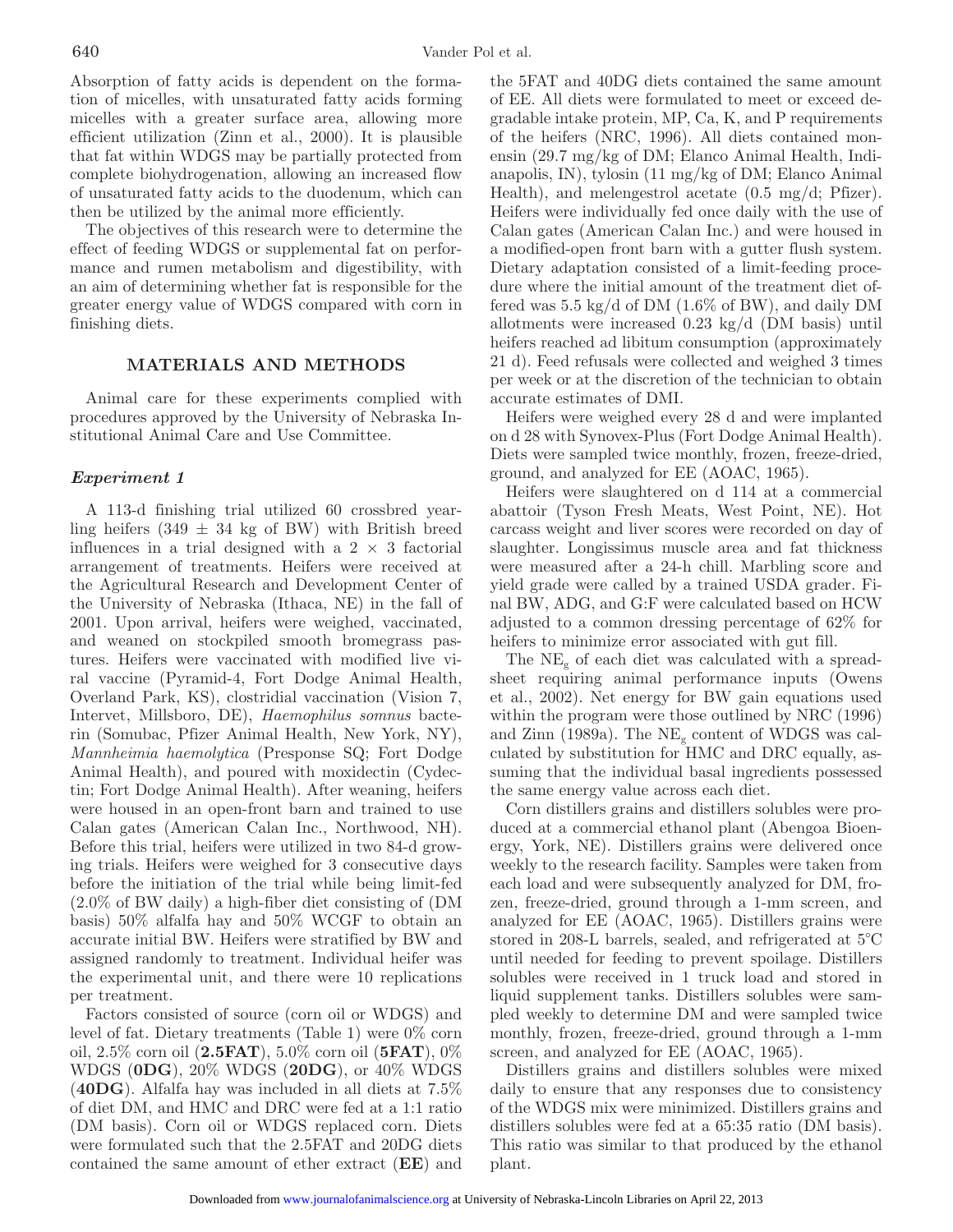|                                   |                          |        | Treatment <sup>1</sup> |                          |                                 |       |
|-----------------------------------|--------------------------|--------|------------------------|--------------------------|---------------------------------|-------|
| Item                              | 0FAT                     | 2.5FAT | 5FAT                   | 0DG                      | 20DG                            | 40DG  |
| Dry-rolled corn                   | 43.75                    | 42.5   | 41.25                  | 43.75                    | 33.75                           | 23.75 |
| High-moisture corn                | 43.75                    | 42.5   | 41.25                  | 43.75                    | 33.75                           | 23.75 |
| Distillers grains                 |                          |        |                        |                          | 13.0                            | 26.0  |
| Distillers solubles               | $\overline{\phantom{0}}$ |        |                        | $\overline{\phantom{0}}$ | 7.0                             | 14.0  |
| Alfalfa hay                       | 7.5                      | 7.5    | 7.5                    | 7.5                      | 7.5                             | 7.5   |
| $\mbox{Corn}$ oil                 |                          | 2.5    | 5.0                    |                          | $\overbrace{\qquad \qquad }^{}$ |       |
| Dry supplement <sup>2</sup>       | 5.0                      | 5.0    | 5.0                    | 5.0                      | 5.0                             | 5.0   |
| Fine ground corn                  | 1.56                     | 1.43   | 1.30                   | 1.56                     | 2.45                            | 3.27  |
| Urea                              | 1.15                     | 1.23   | 1.31                   | 1.15                     | 0.57                            |       |
| Limestone                         | 1.09                     | 1.05   | 1.00                   | 1.09                     | 1.13                            | 1.18  |
| Potassium chloride                | 0.39                     | 0.40   | 0.42                   | 0.39                     | 0.19                            |       |
| Salt                              | 0.30                     | 0.30   | 0.30                   | 0.30                     | 0.30                            | 0.30  |
| Calcium sulfate                   | 0.22                     | 0.23   | 0.25                   | 0.22                     | 0.11                            |       |
| Tallow                            | 0.15                     | 0.15   | 0.15                   | 0.15                     | 0.15                            | 0.15  |
| Beef trace mineral <sup>3</sup>   | 0.05                     | 0.05   | 0.05                   | 0.05                     | 0.05                            | 0.05  |
| Dicalcium phosphate               | 0.04                     | 0.11   | 0.17                   | 0.04                     | $\overline{\phantom{0}}$        |       |
| Rumensin- $804$                   | 0.02                     | 0.02   | 0.02                   | 0.02                     | 0.02                            | 0.02  |
| Tylan- $40^5$                     | 0.01                     | 0.01   | 0.01                   | 0.01                     | 0.01                            | 0.01  |
| $\rm MGA^6$                       | 0.01                     | 0.01   | 0.01                   | 0.01                     | 0.01                            | 0.01  |
| Vitamin $A-D-E^7$                 | 0.01                     | 0.01   | 0.01                   | 0.01                     | 0.01                            | 0.01  |
| Nutrient composition <sup>8</sup> |                          |        |                        |                          |                                 |       |
| CP                                | 12.5                     | 12.5   | 12.5                   | 12.5                     | 13.6                            | 17.8  |
| DIP, $\%$ of CP                   | 7.53                     | 7.61   | 7.69                   | 7.53                     | 6.53                            | 6.70  |
| Calcium                           | 0.60                     | 0.60   | 0.60                   | 0.60                     | 0.60                            | 0.60  |
| Phosphorus                        | 0.30                     | 0.30   | 0.30                   | 0.30                     | 0.37                            | 0.45  |
| Potassium                         | 0.60                     | 0.60   | 0.60                   | 0.60                     | 0.60                            | 0.60  |
| Ether extract                     | 3.98                     | 6.37   | 8.76                   | 3.98                     | 6.39                            | 8.80  |

 $^{10}$ FAT = 0% corn oil diet, 2.5FAT = 2.5% corn oil diet, 5FAT = 5.0% corn oil diet, 0DG = 0% wet distillers grains plus solubles (WDGS) diet,  $20DG = 20\%$  WDGS diet,  $40DG = 40\%$  WDGS diet.

2 Supplement formulated to be fed at 5% of diet DM.

<sup>3</sup>Premix contained 10% Mg, 6% Zn, 4.5% Fe, 2% Mn, 0.5% Cu, 0.3% I, 0.05% Co.

4 Premix contained 176 g of monensin/kg (Elanco Animal Health, Indianapolis, IN).

5 Premix contained 88 g of tylosin/kg (Elanco Animal Health).

6 Premix contained 441 mg of melengestrol acetate/kg (Pfizer, New York, NY).

7 Premix contained 1,500 IU of vitamin A, 3,000 IU of vitamin D, 3.7 of IU vitamin E per gram.

8 Nutrient analysis measured for CP. Ether extract was calculated from individual ingredient analysis and its corresponding dietary inclusion. Degradable intake protein (DIP), Ca, P, and K were based on formulation.

Data were analyzed using the MIXED procedure (SAS Inst. Inc., Cary, NC) as a  $2 \times 3$  factorial arrangement of treatments. Heifer was used as the experimental unit in all statistical evaluations. The model included source, level, and the interaction of source and level. If the interaction between source and level was not significant, then the main effects of source or level were analyzed. If the source  $\times$  level interaction was significant, the simple effects of level within source were examined. Level effects, whether main or simple effects, were tested with orthogonal contrasts. Because the preceding trial was designed with 2 different programmed daily gains, previous ADG was used as a covariate in the model. Responses were considered significant at *P*  $< 0.10.$ 

# *Experiment 2*

Two hundred thirty-four crossbred yearling steers  $(352 \pm 16 \text{ kg of BW})$  were utilized in a trial with a  $2 \times 2 + 1$  factorial arrangement of treatments. Factors consisted of fat source, either dry distillers grains plus solubles (**DDGS**) or tallow, and level of fat source (0, 1.3, or 2.6% added fat). Dietary treatments (Table 2) consisted of 0% tallow/0% DDGS (**CON**), 1.3% tallow (**1.3TAL**), 2.6% tallow (**2.6TAL**), 20% DDGS (**20DG**), and 40% DDGS (**40DG**), with tallow or DDGS replacing corn. Wet corn gluten feed (Sweet Bran, Cargill Corn Milling, Blair, NE), a byproduct of the corn wet-milling industry, was included in all diets at 20% of DM to minimize the factors associated with subacute acidosis. Additionally, corn silage and dry supplement were included in all diets at 10 and 3% of DM, respectively, with the balance of the diet consisting of HMC. The 1.3TAL and 20DG diets were formulated to provide the same of amount of dietary fat to the steers, as were the 2.6TAL and 40DG diets. All diets were formulated to meet the minimum requirements for DIP, MP, Ca, P, K, and trace minerals outlined by the NRC (1996). All diets contained monensin (28.0 mg/kg of DM; Elanco Animal Health), and tylosin (10.0 mg/kg of DM; Elanco Animal Health). Di-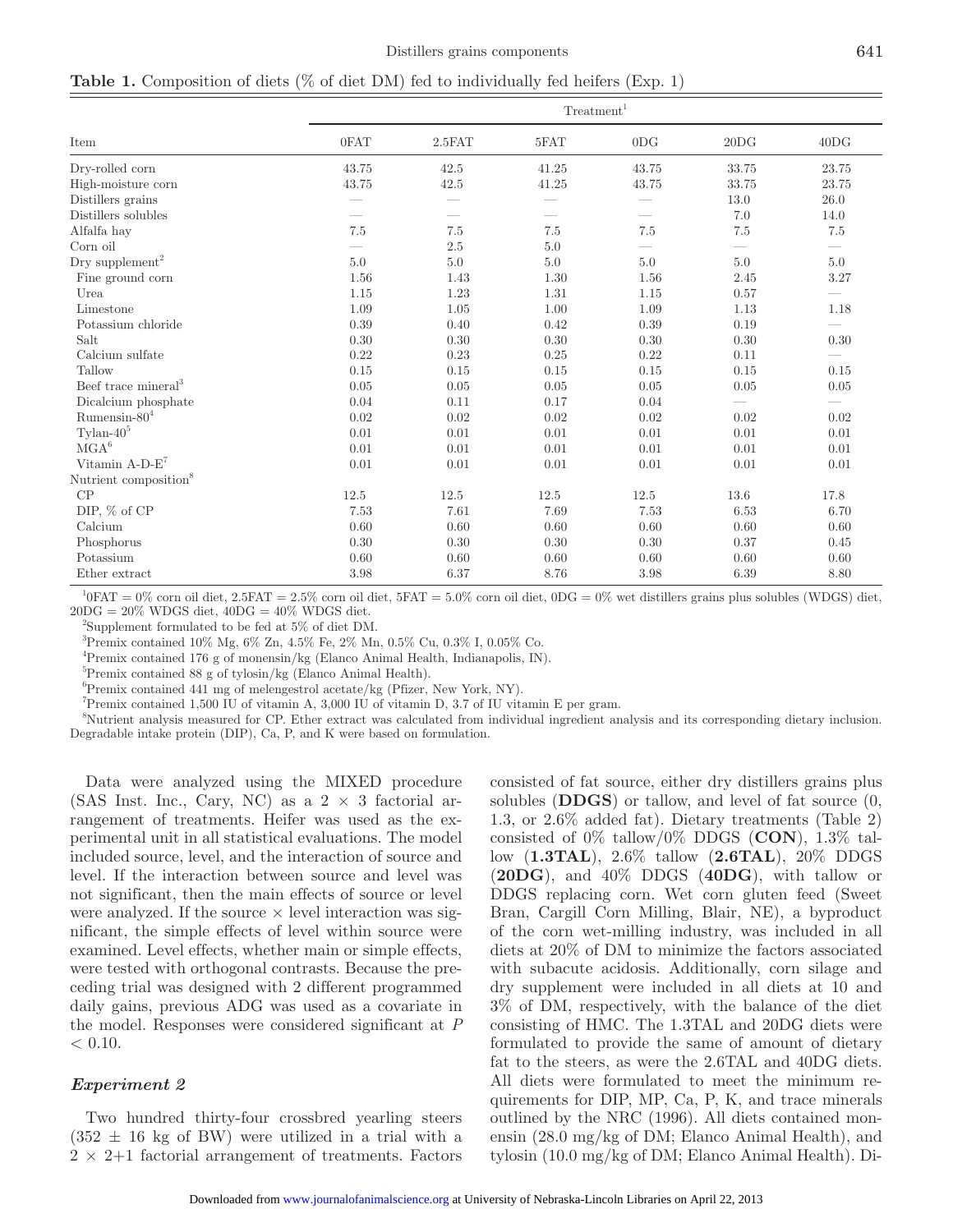**Table 2.** Composition of diets (% of diet DM) fed to finishing steers (Exp. 2)

|                                   | Treatment <sup>1</sup> |        |        |      |         |  |  |
|-----------------------------------|------------------------|--------|--------|------|---------|--|--|
| Item                              | <b>CON</b>             | 1.3TAL | 2.6TAL | 20DG | 40DG    |  |  |
| High-moisture corn                | 67.0                   | 65.7   | 64.4   | 47.0 | 27.0    |  |  |
| $_{\mathrm{DDGS}}$                |                        |        |        | 20.0 | 40.0    |  |  |
| Wet corn gluten feed              | 20.0                   | 20.0   | 20.0   | 20.0 | 20.0    |  |  |
| Corn silage                       | 10.0                   | 10.0   | 10.0   | 10.0 | 10.0    |  |  |
| Tallow                            |                        | 1.3    | 2.6    |      |         |  |  |
| Dry supplement <sup>2</sup>       | 3.0                    | 3.0    | 3.0    | 3.0  | $3.0\,$ |  |  |
| Limestone                         | 1.53                   | 1.54   | 1.54   | 1.49 | 1.50    |  |  |
| Fine ground corn                  | 0.55                   | 0.50   | 0.44   | 1.01 | 1.01    |  |  |
| Urea                              | 0.36                   | 0.40   | 0.45   |      |         |  |  |
| Salt                              | 0.30                   | 0.30   | 0.30   | 0.30 | 0.30    |  |  |
| Corn oil                          | 0.10                   | 0.10   | 0.10   | 0.10 | 0.10    |  |  |
| Potassium chloride                | 0.07                   | 0.07   | 0.08   | 0.01 |         |  |  |
| Beef trace mineral <sup>3</sup>   | 0.05                   | 0.05   | 0.05   | 0.05 | 0.05    |  |  |
| Rumensin- $80^4$                  | 0.02                   | 0.02   | 0.02   | 0.02 | 0.02    |  |  |
| $Tylan-40^5$                      | 0.01                   | 0.01   | 0.01   | 0.01 | 0.01    |  |  |
| Vitamin $A-D-E^6$                 | 0.01                   | 0.01   | 0.01   | 0.01 | 0.01    |  |  |
| Nutrient composition <sup>7</sup> |                        |        |        |      |         |  |  |
| CP                                | 13.0                   | 13.0   | 13.0   | 16.0 | 20.0    |  |  |
| Calcium                           | 0.65                   | 0.65   | 0.65   | 0.65 | 0.69    |  |  |
| Phosphorus                        | 0.40                   | 0.39   | 0.39   | 0.48 | 0.56    |  |  |
| Potassium                         | 0.65                   | 0.65   | 0.65   | 0.65 | 0.67    |  |  |
| Ether extract <sup>8</sup>        | 3.50                   | 4.74   | 5.98   | 4.25 | 5.00    |  |  |

 ${}^{1}$ CON = control diet, 1.3TAL = 1.3% tallow, 2.6TAL = 2.6% tallow diet, 20DG = 20% dry distillers grains plus solubles (DDGS) diet, 40DG = 40% DDGS diet.

2 Supplement formulated to be fed at 3% of diet DM.

3 Premix contained 10% Mg, 6% Zn, 4.5% Fe, 2% Mn, 0.5% Cu, 0.3% I, 0.05% Co.

4 Premix contained 176 g of monensin (Elanco Animal Health, Indianapolis, IN)/kg.

5 Premix contained 88 g of tylosin (Elanco Animal Health)/kg.

6 Premix contained 1,500 IU of vitamin A, 3,000 IU of vitamin D, 3.7 IU of vitamin E per gram.

7 Nutrient analyses calculated from tabular values for individual ingredients and its corresponding dietary inclusion.

8 Ether extract was measured on individual ingredient analysis and calculated for diets based on dietary inclusion.

etary adaptation consisted of a procedure where HMC replaced corn silage. Treatments containing either tallow or DDGS contained those ingredients at their specified level at study initiation, and these feeds as well as 20% WCGF were held constant throughout the adaptation and Exp. 2. Corn silage was initially 60% of diet DM and was decreased to 46, 34, and 22% across 3, 4, 7, and 7 d until cattle reached the finishing ration (10% corn silage). With this adaptation scheme, it was only possible with the CON, 1.3TAL, and 2.6TAL diets to have 60% corn silage in the first adaptation diet. For cattle fed 20DG, 50% corn silage was fed for the first adaptation diet, and then 46, 34, and 22% was fed during the remaining adaptation periods. Cattle fed 40DG were fed 37% corn silage during the first 2 adaptation periods and then 34 and 22% corn silage for the last 2 adaptation periods. Bunk reading was conducted daily at 0600 h, and adjustments were made according to the quantity of feed estimated to be remaining in the bunk at time of feeding. The goal was that the last amount of feed would be consumed just before feeding. Steers were fed once daily at 0800 h by means of a single axle truck equipped with a Roto-Mix model 420 (Roto-Mix, Dodge City, KS) mixer/delivery box. Feed refusals were collected on each weigh date, or at the discretion of the unit manager, sampled, frozen, and analyzed for DM to determine DMI.

Steers  $(n = 234)$  were received at the Agricultural Research and Development Center of the University of Nebraska (Ithaca, NE) in the fall of 2001. Upon arrival, steers were were vaccinated identically to Exp. 1 and weaned on smooth bromegrass pastures for approximately 21 d. After weaning, steers grazed corn residue while being supplemented 2.27 kg/d (DM basis) of WCGF. After the conclusion of corn residue grazing (approximately 120 d), steers were drylotted while being limit-fed a diet consisting of 50% WCGF and 50% ground alfalfa hay (DM basis) at 2.0% of BW daily for 30 d. In late April 2002, steers returned to the cool season smooth bromegrass pastures where they grazed for approximately 30 d. In early May, steers were hauled to a ranch in north-central Nebraska where they grazed native Sand Hills range until early September, when they were returned to the Agricultural Research and Development Center of the University of Nebraska. After returning from the Sand Hills, steers were drylotted and limit-fed the 50% WCGF, 50% alfalfa hay diet at 2.0% of BW daily for 5 d. Steers were weighed on 2 consecutive days before the initiation of the trial following the 5-d limit feeding period. Steers were strati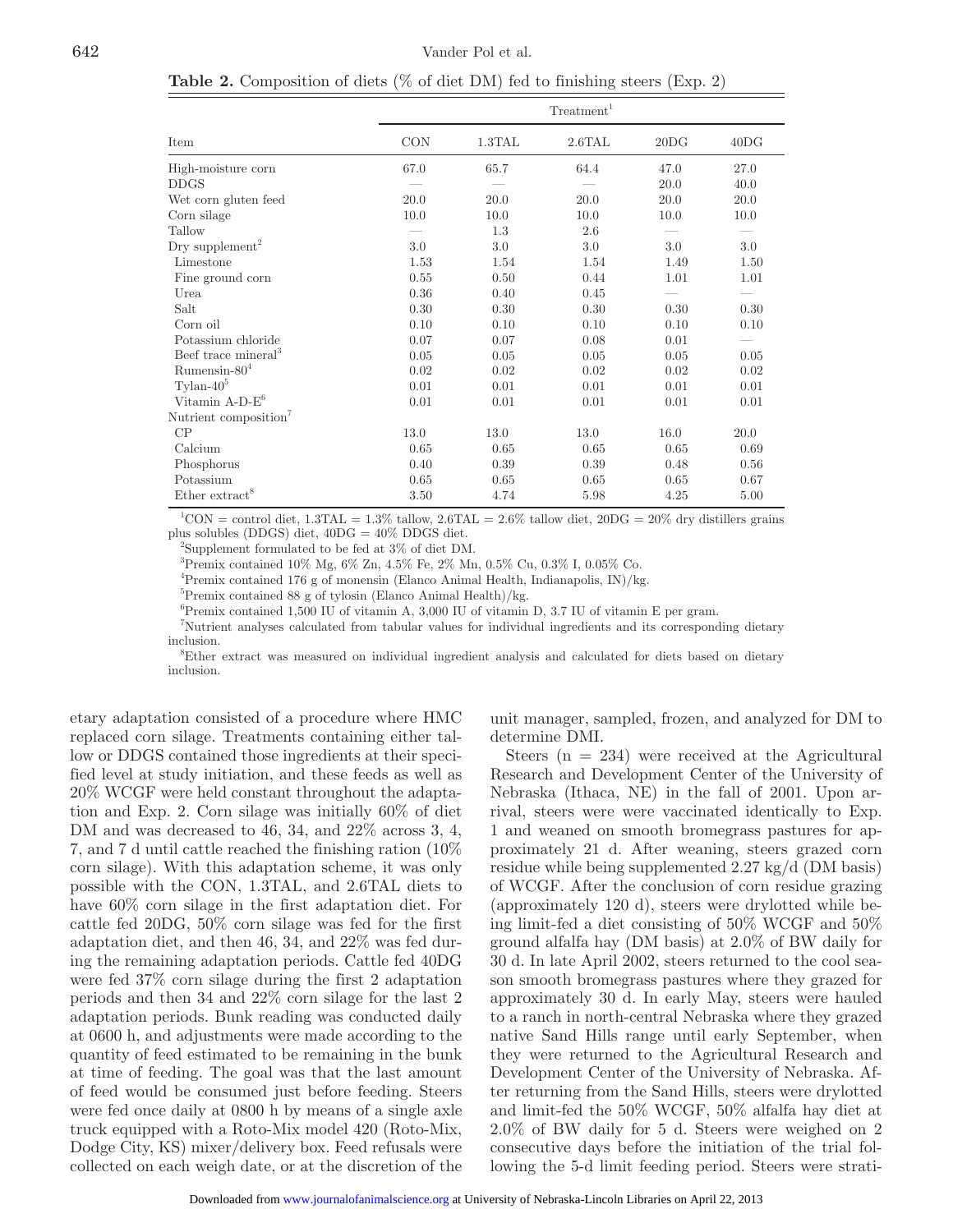fied by BW and assigned randomly to pen (9 steers, replication 1; 10 steers, replication 2 through 4); pen was assigned randomly to treatment with a total of 24 pens (4 pens for the TAL and DG diets and 8 pens for the CON diet).

Steers were implanted on d 21 with Revalor-S (Intervet). Steers were slaughtered on d 120 at a commercial abattoir (Tyson Fresh Meats). Carcass data were collected similarly to procedures outlined in Exp. 1. Final BW, ADG, and G:F were calculated based on HCW adjusted to a common dressing percentage of 63% for steers. The  $NE<sub>g</sub>$  values for the diets, as well as the DDGS were calculated similarly as described in Exp. 1. Data were analyzed using a protected *F*-test. Simple effects of linear and quadratic responses to fat from DDGS or tallow were analyzed using contrasts because only 1 control treatment was used. Corn DDGS were produced at a commercial ethanol plant (Abengoa Bioenergy) and were received at the research facility on an as-needed basis. Wet corn gluten feed was delivered to the research facility 3 times weekly and stored in an open commodity barn.

#### *Experiment 3*

From January 8, 2005, to April 23, 2005 (105 d), a metabolism experiment was conducted to evaluate the effects of feeding WDGS, a composite, or supplemental corn oil in finishing diets on various aspects of feeding behavior, digestion, duodenal fatty acid profile, and metabolism. The experiment utilized 5 Holstein steers that had been previously equipped with cannulas in the rumen and proximal duodenum in a row  $\times$  column design set up as a balanced  $5 \times 5$  Latin square experiment. Dietary treatments (Table 3) were 40% WDGS (**WDGS**), a composite consisting of corn bran and corn gluten meal (**COMP**), a composite consisting of corn bran, corn gluten meal, and corn oil (**COMP + OIL**), and 2 DRC-based high concentrate controls without  $(CON)$  and with corn oil  $(CON + OIL)$ . The COMP diet was formulated to be equal in NDF and CP to the WDGS diet. The COMP + OIL diet was formulated to be equal in NDF, CP, and EE to the WDGS diet. The CON + OIL diet was formulated to be equal in EE to the WDGS diet. The remainder of the WDGS diet consisted of DRC, alfalfa hay, and dry supplement. The remainder of the other dietary treatments consisted of DRC, alfalfa hay, dry supplement, and cane molasses. Dry-rolled corn was processed through a single roll roller-mill, and all kernels appeared to be broken into thirds. All diets contained 33 mg/kg of monensin (Elanco Animal Health) and 11 mg/kg of tylosin (Elanco Animal Health). Three-week experimental periods allowed 16 d for adapting steers to experimental diets and 5 d for data collection. For d 1 through 16, steers were housed in individual 1.5  $\times$ 2.4 m slotted-floor pens with rubber mats in a temperature-controlled room (25°C) and ad libitum access to water. On d 17, steers were moved within the same room to tie stalls and tethered for continuous pH and intake measurements for the 5-d period.

Steers were fed once daily at 0700 h and were permitted ad libitum intake of experimental diets. Continual monitoring of DMI by steers was accomplished through use of feed bunks suspended on load cells (Omega, Stamford, CT) and connected to a computer with data acquisition software (Labtech, Wilmington, MA) that recorded bunk weight every minute over the entire feeding period and through weighing of orts. Data were obtained for continuously monitored DMI on d 17 through 21 of the collection period and included daily intake, time spent eating, number of meals consumed, and average meal size. Feed ingredients were sampled weekly and composited by period, whereas feed refusals were sampled daily on d 17 through 21 and composited by period; all samples were stored frozen at −20°C. At the conclusion of each period, feed ingredients and feed refusal composites were freeze-dried and ground to pass through a 1-mm screen of a Wiley mill (Thomas Scientific, Swedesboro, NJ).

Chromic oxide (Landers-Segal Color Co., Montvale, NJ) was dosed intraruminally twice daily to provide 15 g/d on d 14 through 20 to estimate duodenal flow and fecal output. Ruminal fluid samples were collected every 2 h on d 17 between 0700 and 1900 h. Samples were collected through the rumen cannula using the suction strainer technique (Raun and Burroughs, 1962). Approximately 50 mL was collected, which was immediately frozen at −20°C for later analysis. Ruminal VFA (acetate, propionate, butyrate, isobutyrate, valerate, and isovalerate) were measured using gas chromatography according to procedures outlined by Erwin et al. (1961).

Ruminal pH was measured continuously on d 18 to 21 with submersible pH probes (Sensorex, Stanton, CA) fitted through the rumen cannula and suspended in rumen fluid. Rumen pH measurements were collected with software (Labtech) with a reading taken every 6 s and averaged across every 1 min (1,440 measurements/d). Ruminal metabolism measurements included average ruminal pH, maximum and minimum ruminal pH, ruminal pH change (maximum minus minimum), ruminal pH variance, and ruminal pH area below 5.6. Average ruminal pH was calculated as the average of 1,440 measurements recorded daily. Ruminal pH variance and area below 5.6 were calculated as described by Cooper et al. (1999).

Fecal samples (approximately 50 g) were collected at 0700, 1300, and 1900 h on d 17 through 20. Fecal samples were composited by day and immediately frozen at −20°C. At the conclusion of each period, fecal composites were freeze-dried and ground to pass through a 1-mm screen of a Wiley mill (Thomas Scientific). After grinding, daily fecal composites were composited by period.

Duodenal samples (approximately 250 mL) were collected at 1000, 1600, and 2200 h on d 20, and 0700,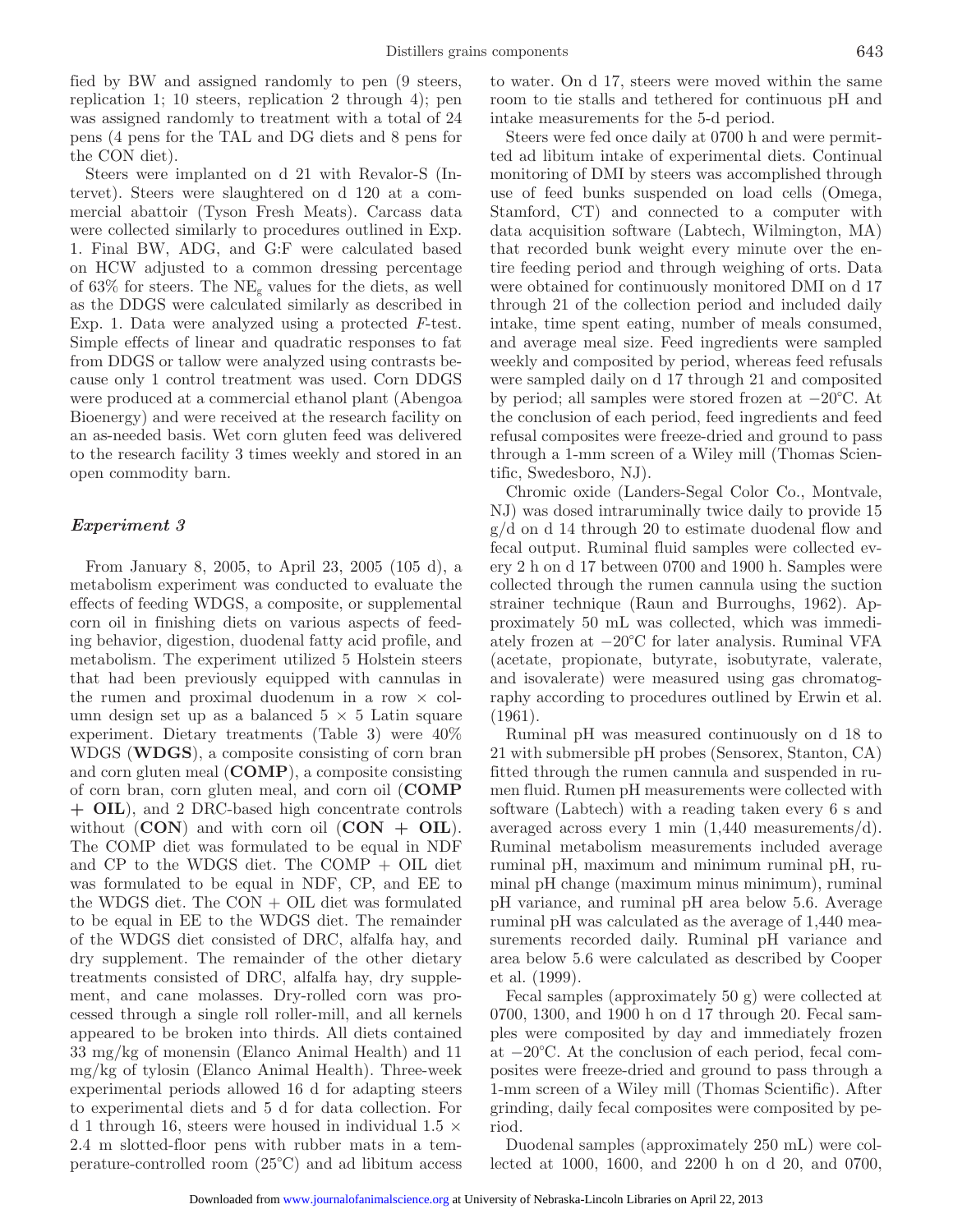**Table 3.** Composition of diets (% of diet DM) fed to Holstein steers (Exp. 3)

|                                 |             | Treatment <sup>1</sup> |              |       |             |  |  |  |  |
|---------------------------------|-------------|------------------------|--------------|-------|-------------|--|--|--|--|
| Item                            | <b>WDGS</b> | COMP                   | $COMP + OIL$ | CON   | $CON + OIL$ |  |  |  |  |
| Dry-rolled corn                 | 51.0        | 46.8                   | 42.7         | 88.0  | 84.6        |  |  |  |  |
| <b>WDGS</b>                     | 40.0        |                        |              |       |             |  |  |  |  |
| Corn bran                       |             | 29.6                   | 29.6         |       |             |  |  |  |  |
| Corn gluten meal                |             | 11.6                   | 11.6         |       |             |  |  |  |  |
| Alfalfa hay                     | 5.0         | 5.0                    | 5.0          | 5.0   | 5.0         |  |  |  |  |
| Corn oil                        |             |                        | 4.1          |       | 3.4         |  |  |  |  |
| Molasses                        |             | 3.0                    | 3.0          | 3.0   | 3.0         |  |  |  |  |
| Dry supplement <sup>2</sup>     | 4.0         | 4.0                    | 4.0          | 4.0   | 4.0         |  |  |  |  |
| Limestone                       | 1.60        | 1.30                   | 1.30         | 1.60  | 1.60        |  |  |  |  |
| Fine ground corn                | $1.38\,$    | 2.10                   | 2.08         | 0.46  | 0.34        |  |  |  |  |
| Urea                            |             |                        |              | 1.15  | 1.27        |  |  |  |  |
| Salt                            | $0.30\,$    | 0.30                   | 0.30         | 0.30  | 0.30        |  |  |  |  |
| Potassium chloride              | 0.53        | 0.11                   | 0.13         | 0.30  | 0.30        |  |  |  |  |
| Molasses                        | 0.10        | 0.10                   | 0.10         | 0.10  | 0.10        |  |  |  |  |
| Beef trace mineral <sup>3</sup> | 0.05        | 0.05                   | 0.05         | 0.05  | 0.05        |  |  |  |  |
| Rumensin- $80^4$                | 0.02        | 0.02                   | 0.02         | 0.02  | 0.02        |  |  |  |  |
| $Tylan-40^5$                    | 0.01        | 0.01                   | 0.01         | 0.01  | 0.01        |  |  |  |  |
| Vitamin $A-D-E^6$               | 0.01        | 0.01                   | 0.01         | 0.01  | 0.01        |  |  |  |  |
| Nutrient analysis <sup>7</sup>  |             |                        |              |       |             |  |  |  |  |
| $CP, \%$                        | 17.87       | 17.87                  | 17.87        | 12.50 | 12.50       |  |  |  |  |
| NDF from byproduct, %           | 22.61       | 22.61                  | 22.61        | 0.00  | 0.00        |  |  |  |  |
| Ether extract, $%$              | 7.19        | 3.23                   | 7.19         | 3.93  | 7.19        |  |  |  |  |
| Calcium, %                      | 0.70        | 0.70                   | 0.70         | 0.70  | 0.70        |  |  |  |  |
| Phosphorus, %                   | 0.50        | 0.47                   | 0.45         | 0.29  | 0.28        |  |  |  |  |
| Potassium, %                    | 0.70        | 0.70                   | 0.70         | 0.70  | 0.70        |  |  |  |  |
| Sulfur, %                       | 0.36        | 0.20                   | 0.19         | 0.16  | 0.15        |  |  |  |  |

1 WDGS = wet distillers grains plus solubles (WDGS) diet, COMP = composite diet, COMP + OIL = composite + corn oil diet, CON = control  $\text{dist}, \text{CON} + \text{OIL} = \text{control} + \text{corn oil diet}.$ 

<sup>2</sup>Supplement formulated to be fed at  $4\%$  of diet DM.

3 Premix contained 10% Mg, 6% Zn, 4.5% Fe, 2% Mn, 0.5% Cu, 0.3% I, 0.05% Co.

4 Premix contained 176 g of monensin (Elanco Animal Health, Indianapolis, IN)/kg.

5 Premix contained 88 g of tylosin (Elanco Animal Health)/kg.

6 Premix contained 1,500 IU of vitamin A, 3,000 IU of vitamin D, 3.7 IU of vitamin E per gram.

7 Nutrient analyses calculated for each individual ingredient multiplied by corresponding dietary inclusion. Ether extract was measured, whereas the other nutrients are based on formulation.

1300, and 1900 h on d 21. Approximately 50 mL of each sample was immediately separated from initial sample and added to a composite at time of collection. Immediately after the collection, all samples were frozen at −20°C. After the conclusion of each period, duodenal composites as well as individual time point samples were freeze-dried and ground to pass through a 1-mm screen of a Wiley mill (Thomas Scientific).

Feed ingredient, feed refusal, duodenal, and fecal sample analysis included DM (AOAC, 1999; method 4.1.03), ash (AOAC, 1999; method 4.1.10), CP (AOAC, 1999; method 4.2.04) using a combustion-type N analyzer (Leco FP 528 Nitrogen Autoanalyzer, St. Joseph, MI), NDF (Van Soest et al., 1991) incorporating heat stable  $\alpha$ -amylase (Ankom Technology, Macedon, NY) at 1 mL per 100 mL of NDF solution (Midland Scientific, Omaha, NE), total starch (AOAC, 1999; method 996.11) utilizing a commercially available total starch assay procedure kit (Megazyme, Wicklow, Ireland), and EE or fat (Folch et al., 1957). The CV for within assay averaged 3.8% and the between assay averaged 3.7%. The minimum detectable concentration of starch is 0.5%. Duodenal and fecal samples were ashed, digested (Williams et al., 1962), and analyzed for chromium using a Varian Spectra AA-30 atomic absorption spectrophotometer (Varian, Walnut Creek, CA). Duodenal samples were prepared for fatty acid analysis according to the boron trifluoride-methanol procedure outlined by Metcalfe et al. (1966). Fatty acid methyl esters were analyzed via GLC on a Hewlett Packard 5890A (Houston, TX) with a flame ionization detector equipped with a 30-m  $\times$  0.25-mm i.d. Supelco SP-2330 poly phase column (Agilent, Santa Clara, CA). Hydrogen was used as the carrier gas. The injector, detector, and oven temperatures were set at 270, 300, and 190°C, respectively.

Microbial OM and CP flow to the duodenum was estimated assuming a 0.3 purine:N ratio outlined by Cooper et al. (2002). Organic matter fermented in the rumen was calculated as OM intake minus total OM reaching the duodenum corrected for microbial OM reaching the duodenum. Microbial OM was assumed to be equal to microbial  $N \div 0.0996$  (Clark et al., 1992). Microbial DM was assumed to contain 21% starch (NRC, 1996), which was necessary for calculating true ruminal starch digestibilities.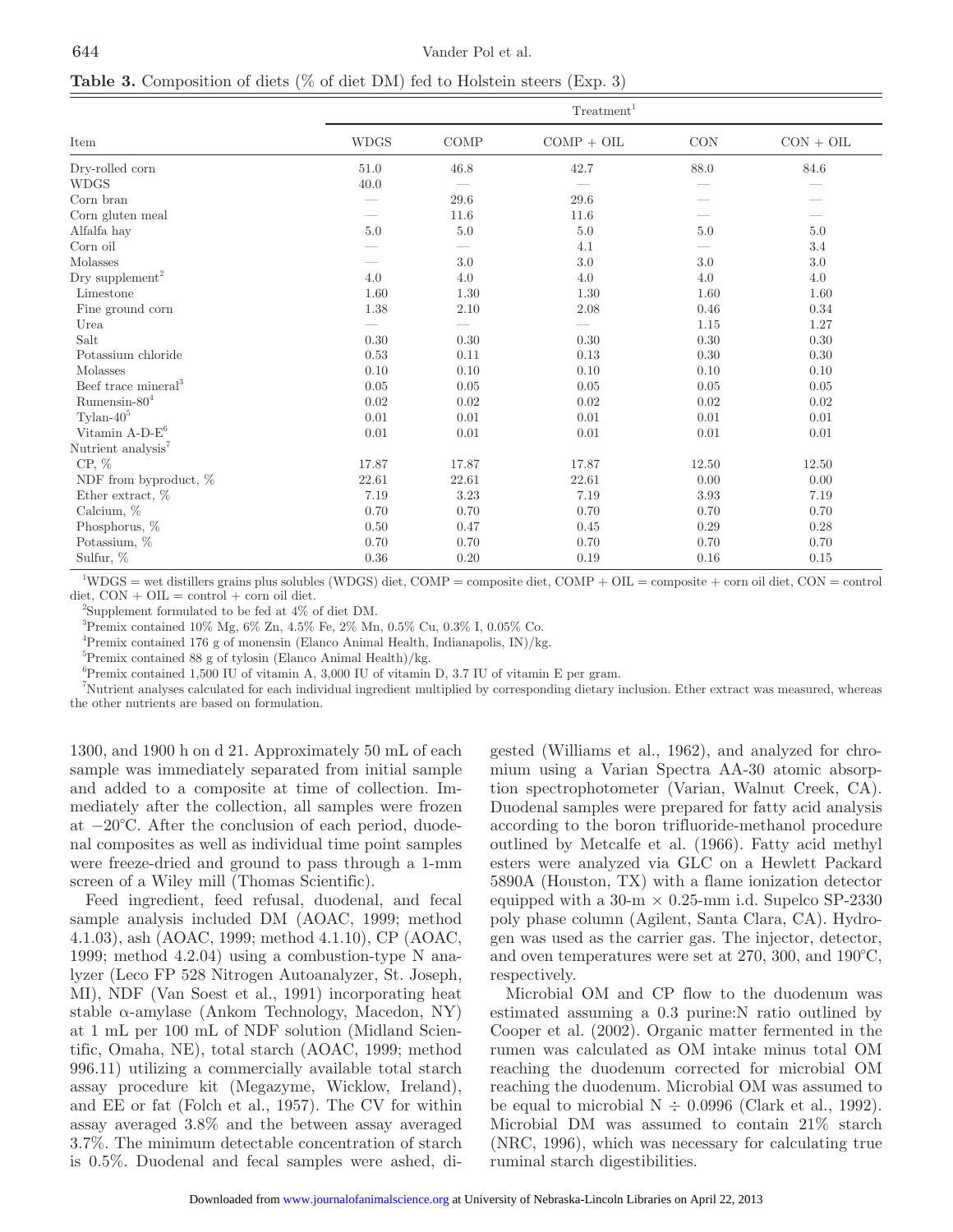Wet distillers grains plus solubles were procured from a commercial ethanol plant (Abengoa Bioenergy) on a weekly basis and delivered to the research feedlot of the University of Nebraska. Roughly 205 L of WDGS was loaded into barrels, shipped to the metabolism area, and stored at −4°C until experimental diets were mixed. Corn bran and corn gluten meal were obtained from a wet-milling facility (Cargill, Blair, NE) all at once and delivered to the metabolism area in plywood boxes.

All data were analyzed as a  $5 \times 5$  Latin square design using the MIXED procedure (SAS Inst. Inc.) with steer (random effect)  $\times$  period (fixed effect) as the experimental unit. Repeated samples were made on experimental units for VFA. These data were also analyzed as a repeated measurement, with hour repeated. Autoregressive (AR-1) covariance structures were utilized with final covariance structure based on the lowest Akaike information criterion for covariance structures with successful convergence. Fixed effects of treatment were deemed significant when  $P \leq 0.10$ .

#### **RESULTS AND DISCUSSION**

# *Experiment 1*

No significant differences  $(P > 0.10)$  were observed for the main effects or interaction for initial BW, final BW, HCW, or DMI (Table 4). However, DMI tended  $(P = 0.13)$  to decrease linearly as fat provided from WDGS or corn oil in the diet increased. Zinn (1994) indicated that the upper limit for supplemental fat was 4% of dietary DM; however, further trials conducted by Zinn (1988, 1989a,b) observed no effect of supplemental fat level on DMI. Characteristics of the supplemental fat source such as degree of unsaturation and amount of free fatty acids (Zinn, 1989b), or energy density of the basal dietary ingredients and overall diet acceptability may inhibit feed intake (Zinn, 1989a). Unsaturated fatty acids have greater effects on growth of cellulolytic bacteria and protozoal populations compared with SFA (Henderson, 1973). Jenkins (1987) determined that high FFA content of blended fats had less inhibitory effects on ruminal fermentation compared with unblended fat sources. Zinn (1989a) reported that increasing the energy density of diets with fat supplementation should increase energy intake. Contrary to Zinn (1989a), Hale (1986) reported that the performance response to supplemental fat is poorer with corn-based diets than for wheat-, barley-, or milo-based diets, which may be due to corn having a greater fat content than wheat, barley, or milo (NRC, 1996).

Hatch et al. (1972) reported that a marked reduction in feed intake (appeared to be a linear decrease from 0, 3, 6, or 9% added fat) is the most consistent detrimental effect observed with fat supplementation of 6 or 9% and may continually affect growth rate and impede performance upon totally removing the supplemental fat from the diet. However, these authors were unsure as to whether a drop in intake is due to diet acceptability or metabolic regulation. Zinn (1994) observed a linear decrease in observed:expected dietary NE for daily lipid intakes greater than 1.6 g/kg of BW. This lipid intake would equate to a maximum dietary lipid content of 8% of the diet DM for a 500-kg animal with a daily intake at 2.0% of BW.

In the present study, the 2.5FAT and 20DG diets, as well as the 5FAT and 40DG diets, were formulated to be equal in EE. The EE analysis averaged 6.37 and 8.76% (DM basis) for the medium and high levels of fat, respectively. Dry matter intakes for the 2.5FAT, 5FAT, 20DG, and 40DG diets were 9.1, 8.2, 9.1, and 8.9 kg/d, respectively; therefore, using the average initial and final BW for each dietary treatment would equate to lipid consumptions of 1.34, 1.74, 1.35, and 1.83  $g/$ kg of BW for the 2.5FAT, 5FAT, 20DG, and 40DG diets, respectively. Dietary lipid intake values for both the 5FAT and 40DG diets surpassed the 1.6 g/kg of BW suggested by Zinn (1994) as being optimum for performance.

A source  $\times$  level interaction ( $P < 0.10$ ) was observed for both ADG and G:F. As supplemental corn oil increased, ADG decreased linearly  $(P = 0.04)$ . As WDGS increased, no effect  $(P > 0.50)$  was observed for ADG. Heifers on the 5FAT treatment had less ADG than heifers on any other treatment  $(1.13 \text{ vs. } 1.4 \text{ kg/d}).$  Similarly, the simple effects of level within source indicated that G:F decreased linearly as corn oil in the diet increased ( $P = 0.10$ ). Similar to ADG, no effect ( $P >$ 0.20) was observed for G:F. In terms of dietary  $NE_{g}$ concentrations, there was a tendency  $(P = 0.16)$  for the source  $\times$  level interaction to be significant, with dietary  $NE<sub>g</sub>$  concentrations decreasing linearly as the amount of corn oil in the diet increased.

Body weight gain efficiency in the present study indicated that the fat in WDGS contributes to the greater energy value relative to corn; however, the magnitude of the fat contribution alone is not certain. Al-Suwaiegh et al. (2002) attributed 42% of the overall improvement in  $NE<sub>g</sub>$  content of the diets to the fat content of distillers grains. The authors suggested that the remaining 58% may be attributed to the additions of yeast and yeast byproducts, excess protein used for energy, added moisture, cofactors, differences in the nonfiber carbohydrate fraction, or a reduction in subacute acidosis. Trenkle (1996) suggested that the greater concentration of fat in WDGS contributes more energy than corn grain, but cannot account for the entire difference. Trenkle (1996) also stated that the greater energy value may be due to the concept that feeding WDGS with corn may result in greater utilization of the starch in corn. Grant (1997) mentioned the ability of high forage diets to increase the digestibility of starch in corn, which was directly related to particle size and a slower passage rate. However, he also noted that this might not hold true for nonforage fiber sources because of particle size being smaller, thus increasing passage rate.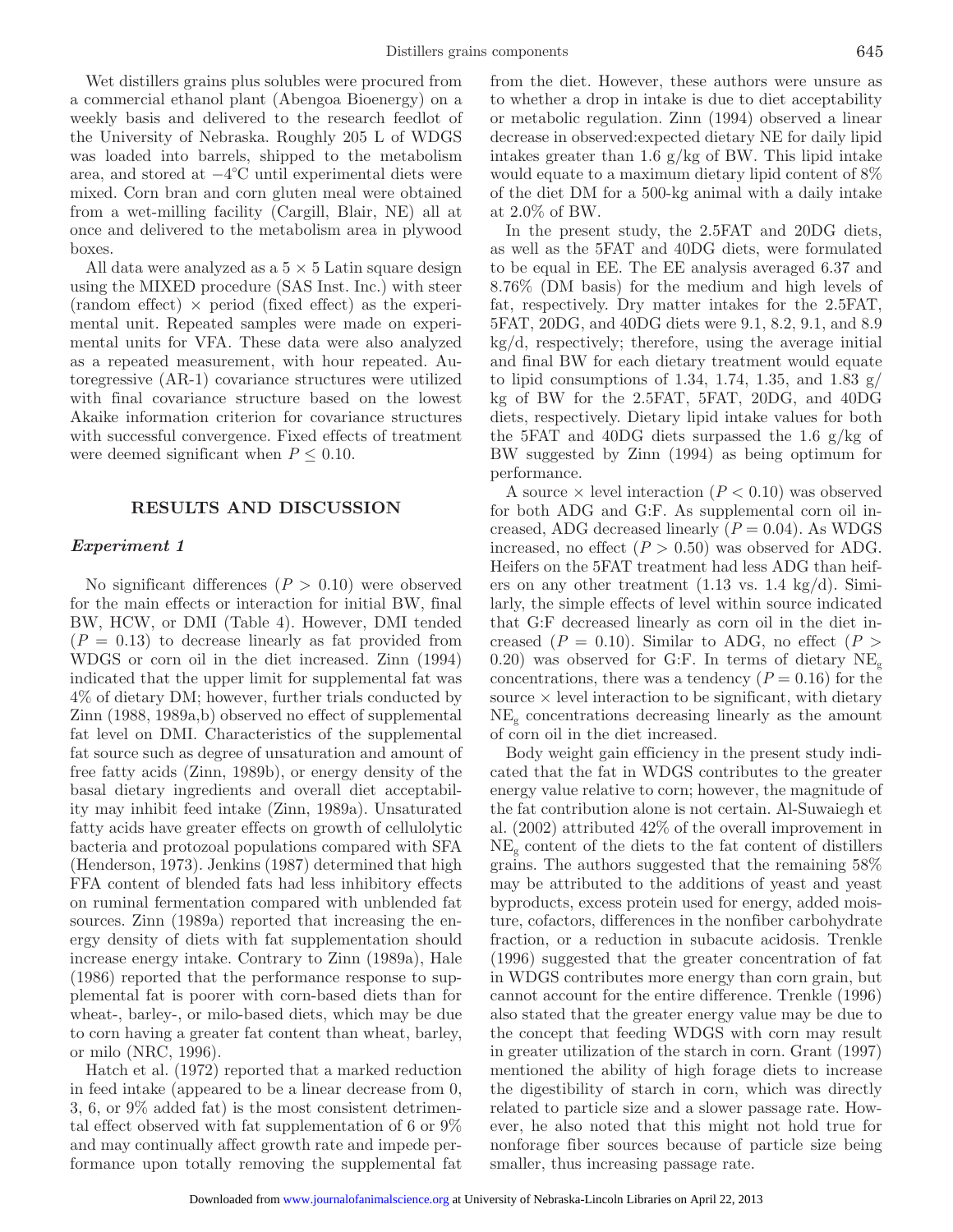|                                                                                                                                                                                                            |                  |        | Treatment <sup>1</sup> |                                                             |                                             |                                                                                                                |                                          |                                                             |                                             |                      | $P$ -value <sup>2</sup>               |      |                  |                  |
|------------------------------------------------------------------------------------------------------------------------------------------------------------------------------------------------------------|------------------|--------|------------------------|-------------------------------------------------------------|---------------------------------------------|----------------------------------------------------------------------------------------------------------------|------------------------------------------|-------------------------------------------------------------|---------------------------------------------|----------------------|---------------------------------------|------|------------------|------------------|
| <b>Item</b>                                                                                                                                                                                                | <b>OFAT</b>      | 2.5FAT | <b>SFAT</b>            | ODG.                                                        | 20<br>DC <sub>G</sub>                       | 40DG                                                                                                           | <b>NES</b>                               | Cov                                                         | Int                                         | S                    | $\mathop{\text{Lin}}$                 | Quad | Fat-lin          | DG-lin           |
| Animal performance and diet energy                                                                                                                                                                         |                  |        |                        |                                                             |                                             |                                                                                                                |                                          |                                                             |                                             |                      |                                       |      |                  |                  |
| Initial BW, kg                                                                                                                                                                                             |                  | 352    | 345                    | 343                                                         | 352                                         |                                                                                                                |                                          |                                                             | 0.86                                        |                      | 0.70                                  | 0.40 |                  |                  |
| Final BW, <sup>3</sup> kg                                                                                                                                                                                  | 509              | 508    | 474                    | 498                                                         | $\begin{array}{c} 508 \\ 9.1 \end{array}$   | 342<br>506                                                                                                     | $14$ $0.4$<br>$0.8$<br>$0.006$<br>$0.05$ |                                                             |                                             | 0.51<br>0.51<br>0.51 | 0.36                                  | 0.38 |                  |                  |
| DMI, kg/d                                                                                                                                                                                                  | $\overline{0}$ . | 0.1    | 8.2                    |                                                             |                                             | $\,8.9$                                                                                                        |                                          |                                                             | $\begin{array}{c} 0.31 \\ 0.50 \end{array}$ |                      | 0.13                                  | 0.47 |                  |                  |
| ADG, kg/d                                                                                                                                                                                                  | 1.38             | 1.37   | 1.13                   | $\begin{array}{c} 9.0 \\ 1.38 \\ 0.154 \\ 1.33 \end{array}$ |                                             |                                                                                                                |                                          |                                                             |                                             |                      | $\begin{array}{c} \hline \end{array}$ |      |                  |                  |
| G:F, kg/kg                                                                                                                                                                                                 | 0.151            | 0.152  | 0.136                  |                                                             |                                             |                                                                                                                |                                          |                                                             |                                             |                      |                                       |      | $0.04$<br>$0.10$ | $0.53$<br>$0.27$ |
| Diet $\mathrm{NE}_{g}, ^4$ Mcal/kg                                                                                                                                                                         | 1.34             | 1.35   | 1.24                   |                                                             | $\frac{1.38}{0.155}$                        | $1.45$<br>$0.163$<br>$1.42$                                                                                    |                                          |                                                             | $0.10$<br>$0.16$                            | 0.15                 | 0.93                                  | 0.61 |                  |                  |
| Carcass characteristics                                                                                                                                                                                    |                  |        |                        |                                                             |                                             |                                                                                                                |                                          |                                                             |                                             |                      |                                       |      |                  |                  |
| HCW, kg                                                                                                                                                                                                    | 315              | 314    | 294                    | 309                                                         |                                             |                                                                                                                |                                          |                                                             |                                             |                      |                                       | 0.38 |                  |                  |
| Fat thickness, cm                                                                                                                                                                                          | $1.37\,$         | 1.57   | 1.17                   | $1.15$                                                      | $\frac{315}{1.48}$                          | $\begin{array}{c} 313 \\ 1.52 \end{array}$                                                                     |                                          |                                                             |                                             |                      |                                       | 0.14 |                  |                  |
| Marbling score"                                                                                                                                                                                            | 526              | 506    | 495                    | 551                                                         |                                             | 534                                                                                                            | $0.16$<br>$16$                           |                                                             |                                             |                      |                                       | 0.56 |                  |                  |
| Yield grade                                                                                                                                                                                                | 2.45             | 2.65   | 2.55                   | $2.48$                                                      |                                             | $2.89\,$                                                                                                       |                                          | $\begin{array}{c} 0.01 \\ 0.03 \\ 0.09 \\ 0.51 \end{array}$ | $0.3088$<br>$0.388$<br>$0.82$               | 53<br>0.035<br>0.037 | $0.36$<br>$0.15$<br>$0.30$            | 0.53 |                  |                  |
| ${\rm LM}$ area, ${\rm cm}^2$                                                                                                                                                                              | 76.8             | 75.6   | 72.9                   | 74.8                                                        | $\begin{array}{c} 2.81 \\ 76.1 \end{array}$ | 74.5                                                                                                           | $0.24 \\ 2.7$                            | (0.01)                                                      | 0.80                                        | 0.99                 | 0.44                                  | 0.64 |                  |                  |
| ${}^{10}\text{FAT}=0\%$ corn oil diet, $2.5\text{FAT}=2.5\%$ corn oil diet, $5\text{FAT}=5.0\%$                                                                                                            |                  |        |                        |                                                             |                                             | corn oil diet, 0DG = 0% wet distillers grains plus solubles (WDGS) diet, 20DG = 20% WDGS diet, 40DG = 40% WDGS |                                          |                                                             |                                             |                      |                                       |      |                  |                  |
| diet.                                                                                                                                                                                                      |                  |        |                        |                                                             |                                             |                                                                                                                |                                          |                                                             |                                             |                      |                                       |      |                  |                  |
| ${}^2Cov = covariate$ , Int = source × level interaction, S = main effect of source, Lin = linear effect of level, Quad = quadratic effect of level, Fat-lin = linear effect of added fat, DG-lin = linear |                  |        |                        |                                                             |                                             |                                                                                                                |                                          |                                                             |                                             |                      |                                       |      |                  |                  |
| effect of WDGS level.                                                                                                                                                                                      |                  |        |                        |                                                             |                                             |                                                                                                                |                                          |                                                             |                                             |                      |                                       |      |                  |                  |
| <sup>3</sup> Calculated from HCW, adjusted to a 62% common yield.                                                                                                                                          |                  |        |                        |                                                             |                                             |                                                                                                                |                                          |                                                             |                                             |                      |                                       |      |                  |                  |
| <sup>4</sup> Based on cattle performance (NRC, 1996).                                                                                                                                                      |                  |        |                        |                                                             |                                             |                                                                                                                |                                          |                                                             |                                             |                      |                                       |      |                  |                  |
| $^{5400} =$ Slight 0, 500 = Small 0.                                                                                                                                                                       |                  |        |                        |                                                             |                                             |                                                                                                                |                                          |                                                             |                                             |                      |                                       |      |                  |                  |

**Table 4.** Animal performance and carcass characteristics for different distillers grains and corn oil diets for individually fed heifers (Exp. 1)

Table 4. Animal performance and carcass characteristics for different distillers grains and corn oil diets for individually fed heifers (Exp. 1)

646 Vander Pol et al.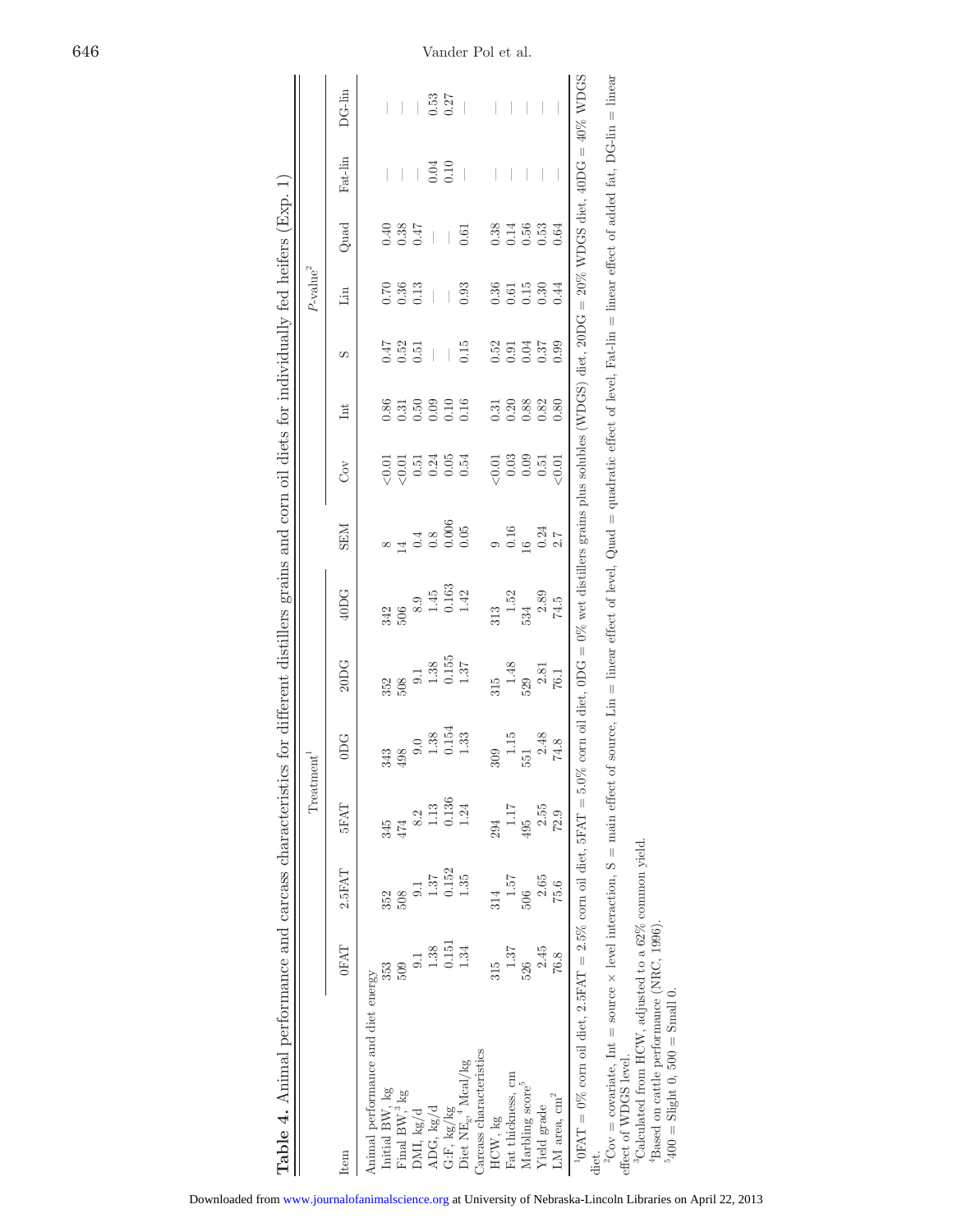|                                    |       |        | Treatment <sup>1</sup> |       |       |       | $P$ -value <sup>2</sup> |         |           |
|------------------------------------|-------|--------|------------------------|-------|-------|-------|-------------------------|---------|-----------|
| Item                               | CON   | 1.3TAL | 2.6TAL                 | 20DG  | 40DG  | SE    | $F$ -test               | Tal-lin | $DG$ -lin |
| Animal performance and diet energy |       |        |                        |       |       |       |                         |         |           |
| Initial BW, kg                     | 351   | 351    | 351                    | 352   | 352   |       | 0.89                    | 0.93    | 0.56      |
| Final $BW^3$ kg                    | 617   | 613    | 622                    | 617   | 624   | 5     | 0.55                    | 0.44    | 0.25      |
| DMI, $kg/d$                        | 12.3  | 12.1   | 12.3                   | 12.3  | 12.3  | 0.2   | 0.91                    | 0.94    | 0.99      |
| ADG, kg/d                          | 2.24  | 2.21   | 2.29                   | 2.24  | 2.31  | 0.05  | 0.59                    | 0.42    | 0.29      |
| G.F, kg/kg                         | 0.183 | 0.183  | 0.187                  | 0.183 | 0.188 | 0.003 | 0.56                    | 0.36    | 0.20      |
| Carcass characteristics            |       |        |                        |       |       |       |                         |         |           |
| HCW, kg                            | 389   | 386    | 392                    | 389   | 393   | 3     | 0.54                    | 0.43    | 0.24      |
| Fat thickness, cm                  | 1.47  | 1.55   | 1.45                   | 1.30  | 1.55  | 0.08  | 0.18                    | 0.68    | 0.51      |
| Marbling score <sup>4</sup>        | 541   | 532    | 542                    | 527   | 537   | 13    | 0.88                    | 0.95    | 0.79      |

 ${}^{1}$ CON = control diet, 1.3TAL = 1.3% tallow, 2.6TAL = 2.6% tallow diet, 20DG = 20% DDGS diet, 40DG = 40% DDGS diet.

 ${}^{2}F$ -test = overall *F*-test representing variation due to treatment, Tal-lin = linear effect of tallow, and DG-lin = linear effect of DDGS.

3 Calculated from HCW, adjusted to a 63% common dress.

 $^{4}400 =$  Slight 0, 500 = Small 0.

In the present study, WDGS was included in the diet by replacing a blend of HMC and DRC, a rapidly fermentable carbohydrate combination (Britton and Stock, 1987; Stock et al., 1990). Upon consumption of rapidly fermentable carbohydrates, organic acids are produced in the rumen (Britton and Stock, 1987), which results in an almost immediate drop in ruminal pH. The primary symptom of subacute acidosis in finishing cattle is reduced feed intake (Fulton et al., 1979). In a metabolism trial conducted by Zinn (1989b), supplemental fat had no effect on ruminal pH. Therefore, in the present trial it appears that subacute acidosis was not responsible for impeding intake of heifers on the 5FAT diet any more than it would have for heifers on the 0% corn oil, 0DG, or 2.5FAT diets.

Calculated from animal performance (Owens et al., 2002), the 20DG and 40DG diets provided 2.5 and 6.8% more  $NE<sub>g</sub>$  than the ODG diet. These results follow a similar pattern as those of Larson et al. (1993) who observed 5.8, 10.7, and 22% improvements in diet  $NE<sub>g</sub>$ when WDGS was fed to yearlings at 5.2, 12.6, and 40% of the diet DM. Results reported by Ham et al. (1994) with a WDGS inclusion of 40% (DM basis) indicate a  $17\%$  greater diet NE<sub>g</sub> relative to a DRC control. Larson et al. (1993) and Ham et al. (1994) concluded that the greater diet  $NE<sub>g</sub>$  was attributable to increased energy utilization. The increase in  $NE<sub>g</sub>$  from WDGS was less in this study compared with observations by Larson et al. (1993) and Ham et al. (1994). One potential difference between these studies is corn processing method because WDGS was compared with DRC by Larson et al. (1993) and Ham et al. (1994), whereas the WDGS in the present study was compared with a combination of HMC and DRC. High-moisture corn and DRC fed in combination has been shown to provide more  $NE<sub>g</sub>$ than feeding either corn type separately (Stock et al., 1987). Stock et al. (2000), in a review of wet and dry milling byproducts, emphasized that greater feed efficiencies cannot be explained by increased digestibility but a combination of factors including reduced acidosis, improved energy utilization, and yeast end products.

No significant differences were observed for the main effects or interaction on 12th rib fat thickness, LM area, or USDA Yield grade. A significant difference was observed for the main effect of source on marbling score. Heifers on the corn oil treatments had lesser (*P* < 0.10) marbling scores than heifers on the WDGS treatments.

# *Experiment 2*

No significant  $(P > 0.10)$  differences were observed for any performance variable or carcass characteristic measurement (Table 5). Steers fed the 2.6TAL or 40DG diets had the greatest numerical ADG and G:F, but these differences were not significant  $(P > 0.20)$ . Net energy for BW gain, calculated utilizing performance inputs (Owens et al., 2002), indicated that DDGS when fed at 20% of DM was 97.3% of HMC, and when fed at 40% of DM was 103% of HMC.

In the present study, within level of supplemental fat, diets appear to contain similar amounts of total lipid (Table 2). Dry distillers grains plus solubles were sampled periodically and averaged 8.1% total lipid (DM basis), whereas the WDGS mixture utilized in Exp. 1 averaged 16.5% total lipid (DM basis). Therefore, corn oil supplementation was greater in Exp. 1 due to the greater lipid content of the WDGS. In Exp. 2, tallow supplementation was less due to the decreased lipid content of DDGS. In the present study, cattle did not surpass the total lipid intake threshold of 7.5 to 8.0% discussed previously. The energy value of WDGS in Exp. 1 was greater than the energy value of DDGS in Exp. 2. This may be explained by WDGS having a greater energy value than DDGS in finishing diets as reported by Ham et al. (1994). Klopfenstein et al. (2008) concluded that WDGS contains more energy than DDGS when fed to finishing steers based on a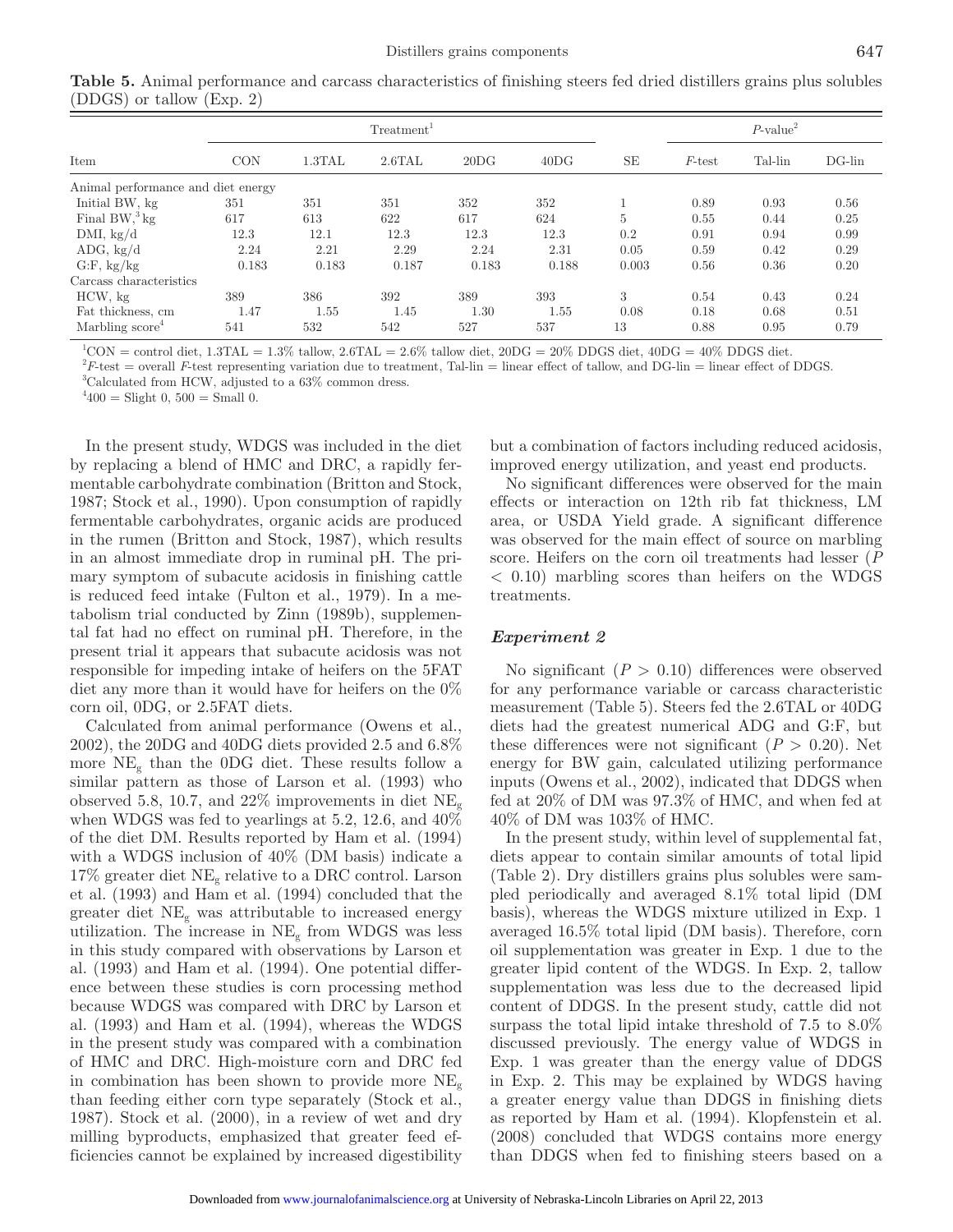| Item                 | <b>WDGS</b>       | <b>COMP</b>         | $COMP + OIL$        | <b>CON</b>        | $CON + OIL$       | <b>SEM</b> | $F$ -test <sup>2</sup> |
|----------------------|-------------------|---------------------|---------------------|-------------------|-------------------|------------|------------------------|
| Ruminal pH variable  |                   |                     |                     |                   |                   |            |                        |
| Average pH           | 5.24 <sup>b</sup> | 5.40 <sup>b</sup>   | $5.66^{\mathrm{a}}$ | 5.37 <sup>b</sup> | 5.38 <sup>b</sup> | 0.10       | 0.08                   |
| Maximum pH           | 5.77              | 6.06                | 6.30                | 5.91              | 5.92              | 0.15       | 0.16                   |
| Minimum pH           | 4.95              | 4.90                | 5.09                | 4.88              | 5.00              | 0.08       | 0.42                   |
| pH change            | 0.82              | 1.16                | 1.21                | 1.02              | 0.91              | 0.11       | 0.13                   |
| Time $< 5.6$ , min/d | $1,251^{\circ}$   | $1,047^{\rm a}$     | $652^{\rm b}$       | $1.136^{\rm a}$   | $1,050^{\rm a}$   | 123        | 0.03                   |
| Time $< 5.3$ , min/d | 916               | 515                 | 166                 | 630               | 634               | 184        | 0.12                   |
| Time $< 5.0$ , min/d | 242               | 186                 | 17                  | 81                | 157               | 105        | 0.59                   |
| VFA, mol/100 mol     |                   |                     |                     |                   |                   |            |                        |
| Acetate              | 41.9 <sup>b</sup> | $48.8^{\rm a}$      | $49.3^{\rm a}$      | $48.2^{\rm a}$    | $49.1^{\rm a}$    | 3.0        | 0.04                   |
| Propionate           | 40.0 <sup>a</sup> | 36.6 <sup>b</sup>   | 34.8 <sup>b</sup>   | 36.7 <sup>b</sup> | 34.7 <sup>b</sup> | 3.0        | 0.06                   |
| Butyrate             | 12.7              | 8.5                 | 9.7                 | 10.7              | 12.8              | 1.5        | 0.20                   |
| Acetate: propionate  | $1.05^{\rm b}$    | $1.33^{\mathrm{a}}$ | $1.42^{\rm a}$      | 1.31 <sup>a</sup> | $1.41^{\circ}$    | 0.3        | 0.04                   |

**Table 6.** Ruminal pH variables and VFA profiles of steers fed wet distillers grains plus solubles (WDGS), a composite, or supplemental corn oil (Exp. 3)

<sup>a,b</sup>Means within a row with unlike superscripts differ  $(P < 0.10)$ .

1 WDGS = wet distillers grains plus solubles (WDGS) diet, COMP = composite diet, COMP + OIL = composite + corn oil diet, CON = control  $\text{dist}, \text{CON} + \text{OIL} = \text{control} + \text{corn oil diet}.$ 

2 Data were analyzed using a protected *F*-test where numbers represent *P*-value for variation due to treatment.

summary of feeding experiments using the 2 types of distillers grains. Another difference between Exp. 1 and Exp. 2 was the grain source, with Exp. 2 containing only HMC, whereas a 50:50 blend of HMC and DRC were fed in Exp. 1. Lastly, an important difference between experiments was that diets fed in Exp. 1 did not contain WCGF, whereas all diets contained 20% WCGF in Exp. 2 to aid in acidosis control. Surprisingly, no response to added fat was observed whether from DDGS or tallow in this experiment, which contradicts previous research by Richards et al. (1998).

Distinct differences existed between fat sources (corn oil and tallow) utilized in Exp. 1 and 2. Corn oil consists primarily of unsaturated fatty acids, whereas tallow is composed of saturated and unsaturated fatty acids (USDA, 2005). Work conducted by Zinn (1989a) evaluating multiple fat sources indicated that the comparative feeding value, in terms of diet acceptability and NE value, is not influenced by fat source. However, additional work by Zinn (1989b) indicated that fat sources composed primarily of SFA improved ruminal fiber digestion and resulted in greater molar proportions of propionate relative to fat sources composed primarily of unsaturated fat sources. Therefore, fiber digestion in cattle receiving corn oil in Exp. 1 may not have been as great as fiber digestion in cattle receiving tallow in Exp. 2. However, the effect of corn oil on fiber digestion for cattle receiving WDGS would be expected to be similar to cattle receiving only corn oil unless the oil is protected from microbes. This protection may occur if the oil is still in the intact germ portion of the kernel and, therefore, not inhibitory to microbes. However, Montgomery et al. (2005) did not observe a difference between cattle fed full-fat germ from corn or tallow with diets containing 4% supplemental fat.

Replacing corn with a highly digestible fiber source such as DDGS/WDGS (Farlin, 1981; Firkins et al., 1985) may decrease the possibility of cattle experiencing subacute acidosis (Firkins et al., 1985; Rust et al., 1990; Larson et al., 1993). Krehbiel et al. (1995) determined that cattle consuming WCGF in finishing diets were less susceptible to subacute acidosis than cattle not fed WCGF. Additionally, Krehbiel et al. (1995) determined the incidence/severity of subacute acidosis by measuring ruminal pH over time, as well as by analyzing intake variation. In Exp. 2, WCGF was included in all diets at 20% of DM, which should have minimized the potential for a subacute acidosis challenge. Therefore, results indicate that providing similar quantities of supplemental fat through tallow supplementation was similar to feeding DDGS.

# *Experiment 3*

Average ruminal pH was greatest  $(P < 0.10)$  for the COMP + OIL treatment and numerically least for the WDGS treatment, but maximum pH, minimum pH, and pH change were not different among treatments (Table 6). Time below pH 5.6 was the least  $(P < 0.10)$ for the  $\text{COMP} + \text{OIL}$  treatment and numerically greatest for WDGS. No differences were observed between treatments for time below pH 5.3 or 5.0. These results are contrary to pH values observed by Krehbiel et al. (1995) who fed diets containing WCGF or DRC. However, relative to the diets containing corn bran, these data are in agreement with observations by Sayer (2004) who observed greater ruminal pH values for diets that contain 30 or 45% (DM basis) corn bran relative to a DRC-based high concentrate diet.

Molar proportions of acetate were less  $(P < 0.10)$ and those of propionate were greater  $(P < 0.10)$  for the WDGS treatment. Molar proportion of butyrate was not affected by treatment. Decreased acetate and increased propionate molar proportions for the WDGS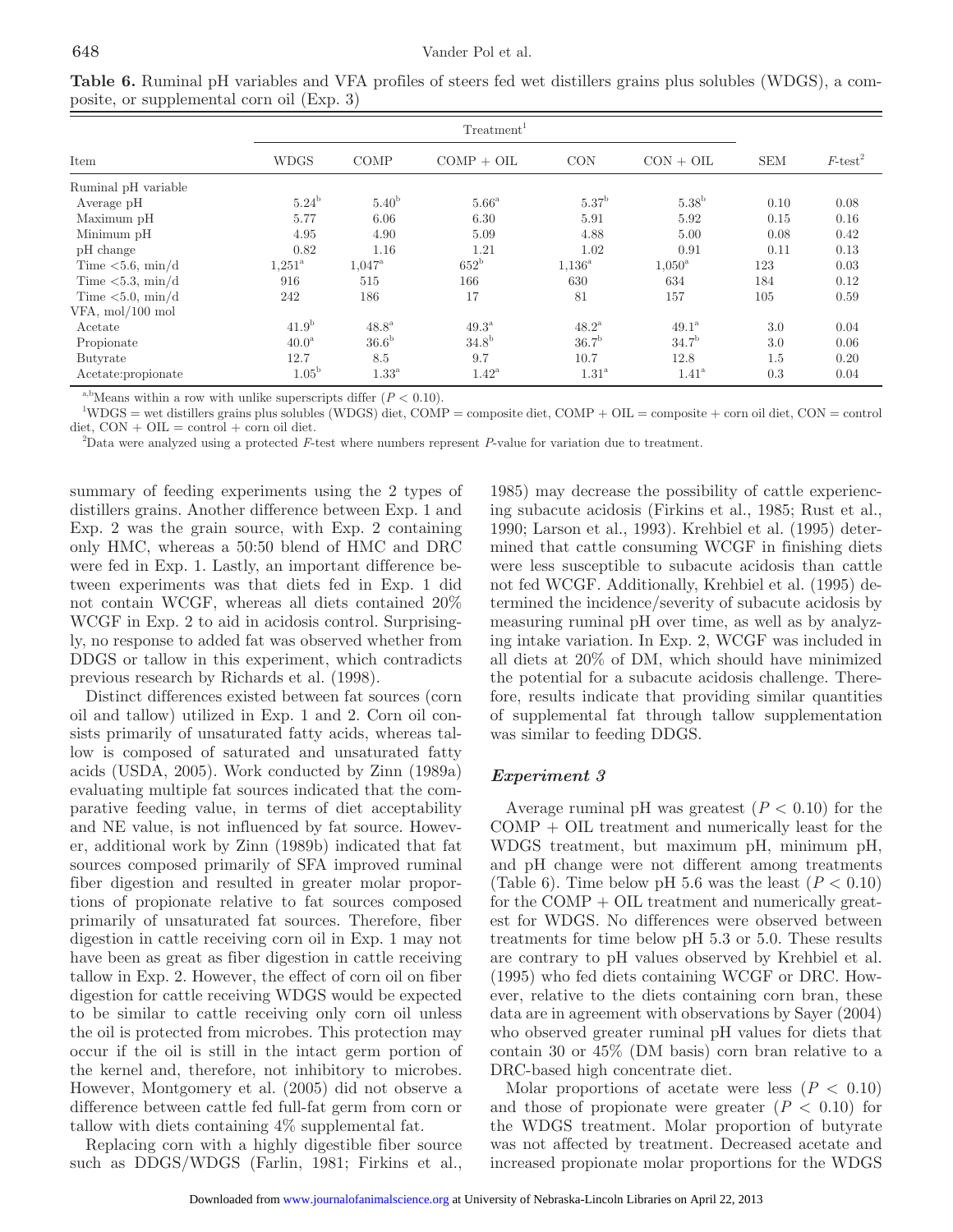|                                       | Treatment <sup>1</sup> |                    |                     |                      |                     |             |                        |
|---------------------------------------|------------------------|--------------------|---------------------|----------------------|---------------------|-------------|------------------------|
| Item                                  | <b>WDGS</b>            | $\rm{COMP}$        | $COMP + OIL$        | $\rm CON$            | $CON + OIL$         | ${\rm SEM}$ | $F$ -test <sup>2</sup> |
| Intake, $kg/d$                        |                        |                    |                     |                      |                     |             |                        |
| DΜ                                    | $7.8^{\mathrm{a}}$     | $8.3^{\mathrm{a}}$ | $8.8^{\rm a}$       | $7.9^{\mathrm{a}}$   | 6.1 <sup>b</sup>    | 0.7         | 0.06                   |
| OM                                    | $7.4^{\mathrm{a}}$     | $8.0^{\mathrm{a}}$ | $8.5^{\mathrm{a}}$  | $7.5^{\mathrm{a}}$   | $5.7^{\rm b}$       | 0.6         | 0.05                   |
| <b>NDF</b>                            | $2.3^{\rm b}$          | $3.0^{\mathrm{a}}$ | $3.2^{\mathrm{a}}$  | $1.4^{\circ}$        | 1.0 <sup>c</sup>    | $0.2\,$     | < 0.01                 |
| N                                     | 0.20 <sup>a</sup>      | 0.18 <sup>a</sup>  | 0.20 <sup>a</sup>   | $0.14^{b}$           | 0.11 <sup>b</sup>   | 0.02        | < 0.01                 |
| Starch                                | $3.3^{\rm b}$          | $3.4^{\rm b}$      | $3.4^{\rm b}$       | $5.2^{\mathrm{a}}$   | 3.8 <sup>b</sup>    | 0.2         | < 0.01                 |
| Fat                                   | $0.68$ <sup>a</sup>    | $0.38^{\circ}$     | $0.76^{\mathrm{a}}$ | $0.41^{bc}$          | $0.53^{\rm b}$      | 0.06        | < 0.01                 |
| Ruminal digestibility, %              |                        |                    |                     |                      |                     |             |                        |
| Apparent OM                           | 43.6                   | 42.3               | 39.0                | 47.0                 | 41.3                | 5.7         | 0.89                   |
| True $OM^3$                           | 64.1                   | 60.1               | 58.4                | 63.4                 | 58.2                | 4.8         | 0.84                   |
| <b>NDF</b>                            | 71.0                   | 52.0               | 55.6                | 56.2                 | 60.1                | 6.0         | 0.25                   |
| Apparent starch                       | $79.5^{\mathrm{a}}$    | $84.7^{\rm a}$     | $76.6^{\mathrm{a}}$ | $76.6^{\mathrm{a}}$  | 62.1 <sup>b</sup>   | 5.5         | 0.03                   |
| True starch <sup>4</sup>              | $83.8^{\rm {a}}$       | 87.9 <sup>a</sup>  | 85.9 <sup>a</sup>   | $81.5^{\mathrm{a}}$  | 70.0 <sup>b</sup>   | 4.3         | 0.03                   |
| Postruminal digestibility, % entering |                        |                    |                     |                      |                     |             |                        |
| OM                                    | 48.0                   | 38.1               | 33.5                | 51.1                 | 52.2                | 6.9         | 0.24                   |
| <b>NDF</b>                            | $34.5^{\rm ab}$        | $48.5^{\rm a}$     | $19.1^{\rm b}$      | $47.4^{\mathrm{a}}$  | $44.1^{ab}$         | 9.1         | 0.08                   |
| Starch                                | $70.8^{\mathrm{a}}$    | $52.6^{\rm bc}$    | 39.7 <sup>b</sup>   | $56.7^{\mathrm{ac}}$ | $72.2^{\rm a}$      | 7.4         | 0.04                   |
| Total-tract digestibility, %          |                        |                    |                     |                      |                     |             |                        |
| DM                                    | 81.0 <sup>a</sup>      | $74.5^{\rm b}$     | $71.1^{\rm b}$      | $81.6^{\mathrm{a}}$  | $80.3^{\mathrm{a}}$ | 1.7         | < 0.01                 |
| OM                                    | $82.5^{\mathrm{a}}$    | 75.8 <sup>b</sup>  | $72.2^{\rm b}$      | $82.2^{\mathrm{a}}$  | $82.4^{\rm a}$      | 1.8         | < 0.01                 |
| <b>NDF</b>                            | $78.9^{\mathrm{a}}$    | 65.9 <sup>b</sup>  | $64.5^{\rm b}$      | $78.2^{\rm a}$       | $78.8^{\mathrm{a}}$ | $3.2\,$     | < 0.01                 |
| Starch                                | $94.6^{\mathrm{a}}$    | 91.7 <sup>ab</sup> | 90.6 <sup>b</sup>   | $92.2^{\rm ab}$      | 89.0 <sup>b</sup>   | 1.7         | 0.10                   |
| Fat                                   | $81.0^{\mathrm{a}}$    | $64.1^\circ$       | $67.6^{bc}$         | $72.5^{\rm b}$       | $72.8^{b}$          | 3.7         | < 0.01                 |

**Table 7.** Influence of wet distillers grains plus solubles (WDGS), a composite, or supplemental corn oil on characteristics of ruminal and total-tract digestion (Exp. 3)

<sup>a-c</sup>Means within a row not bearing a common superscript differ  $(P < 0.10)$ .

1 WDGS = wet distillers grains plus solubles (WDGS) diet, COMP = composite diet, COMP + OIL = composite + corn oil diet, CON = control  $\text{dist}, \text{CON} + \text{OLL} = \text{control} + \text{corn oil diet}.$ 

2 Data were analyzed using a protected *F*-test where numbers represent *P*-value for variation due to treatment.

<sup>3</sup>Corrected for microbial OM reaching the duodenum.

4 Corrected for microbial starch.

treatment led to the acetate:propionate ratio being less  $(P < 0.10)$  for the WDGS compared with the other treatments. The greater acetate:propionate ratios for the diets containing corn bran indicate fiber digestion was being promoted. Sayer (2004) observed an increase in acetate:propionate ratio as corn bran inclusion increased from 0 to 45% of DM. Further, Grant (1997) suggested that replacing concentrates with high quality fiber sources increased acetate:propionate ratio and subsequent milk fat percentage in lactation diets. However, Scott et al. (1998) reported a decrease in acetate:propionate ratio as inclusion of corn steep, a liquid byproduct from wet milling plants, increased. The components of WDGS are distillers grains and condensed distillers solubles. With the exception of fat content, condensed distillers solubles can have similar nutritive properties to steep depending on the level of distillers solubles present in steep. The potential similarities of condensed distillers solubles and steep may explain the reduced acetate:propionate ratio observed for the WDGS treatment in the present study. Ham et al. (1994) observed greater acetate:propionate ratios in diets containing wet distillers grains than diets containing DRC and a reduced acetate:propionate ratio than DRC for diets containing thin stillage. With the exception of DM, thin stillage should be similar in nutrient composition to distillers solubles.

Dry matter and OM intakes were least  $(P < 0.10)$ for cattle fed the  $CON + OIL$  diet (Table 7). Intake of NDF was greatest  $(P < 0.10)$  for cattle fed the COMP and COMP + OIL diets and least  $(P < 0.10)$  for cattle fed the CON and CON + OIL diets. Starch intake was greatest  $(P < 0.10)$  for cattle fed the CON diet. Dietary fat intake was greatest  $(P < 0.10)$  for cattle fed the WDGS and CON + OIL diets and least  $(P < 0.10)$ for cattle fed the COMP and CON diets. The primary factor responsible for the decreased starch and fat intake for cattle fed the  $CON + OIL$  diet is the reduced overall DMI compared with cattle fed the other diets. These data agree with Belknap and Trenkle (2000) who supplemented corn oil to DRC-based diets to achieve fat concentrations similar to those provided by a diet composed predominantly of high-oil corn. It appears that the decreased DMI for cattle fed the CON + OIL diet may be related to the amount of corn oil added to the diet (Zinn, 1994). However, corn oil did not affect the DMI of cattle fed the  $COMP + OIL$  diet; therefore, the interaction between corn oil and the additional DRC relative to the  $COMP + OIL$  treatment is likely responsible for the reduction in DMI for the CON  $+$ OIL treatment.

Ruminal apparent OM, true OM, and NDF digestibility were not different among treatments (Table 7). Ruminal apparent starch and true starch digestibility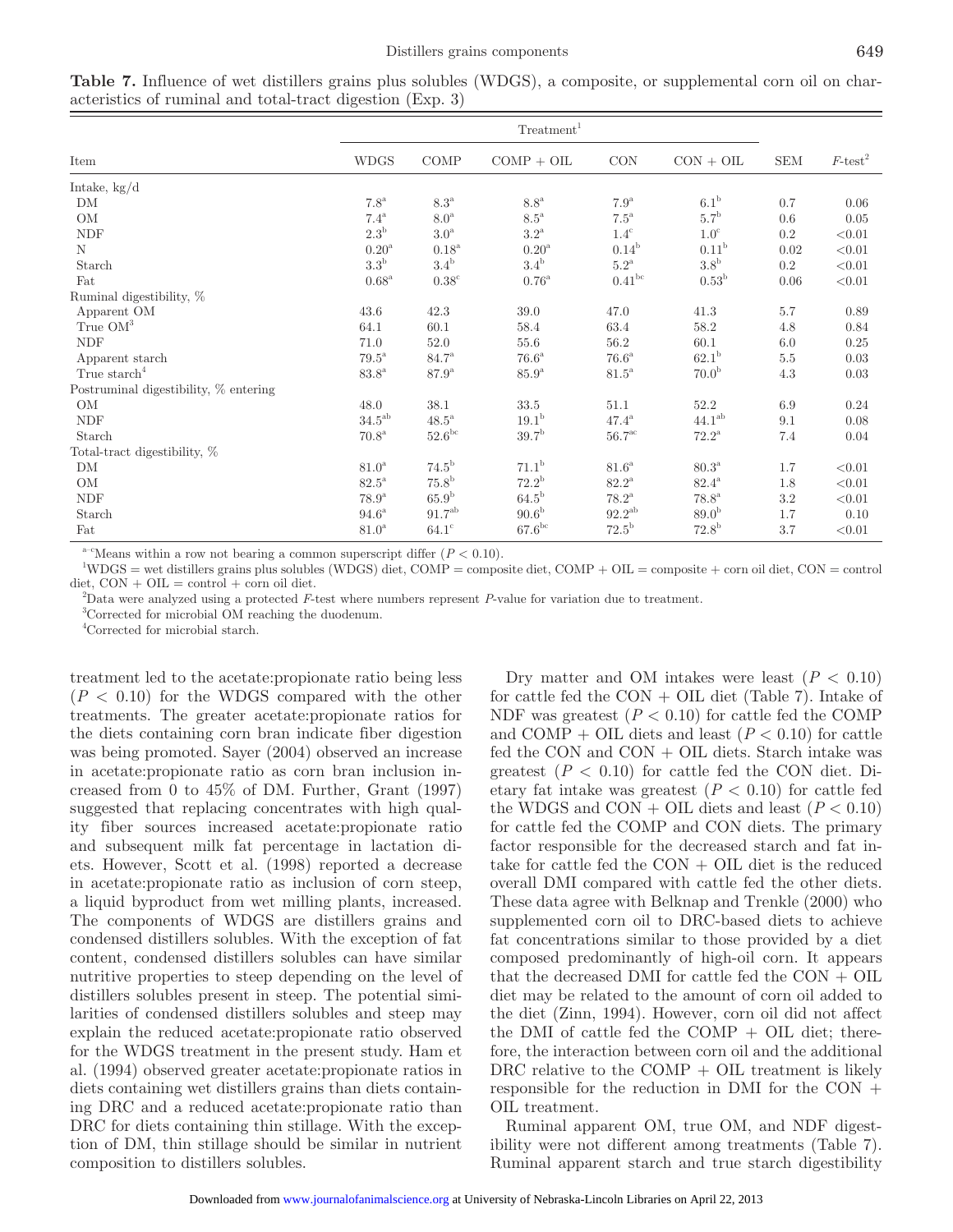| Fatty acid   | <b>WDGS</b>         | COMP                  | $COMP + OIL$      | <b>CON</b>          | $CON + OIL$         | <b>SEM</b> | $F$ -test <sup>2</sup> |
|--------------|---------------------|-----------------------|-------------------|---------------------|---------------------|------------|------------------------|
| 14:0         | $0.92^{bc}$         | $1.14^{b}$            | $0.76^{\circ}$    | $2.07^{\rm a}$      | $0.89^{bc}$         | 0.22       | < 0.01                 |
| 15:0         | $0.46^{\circ}$      | 0.69 <sup>b</sup>     | $0.46^{\circ}$    | $1.15^{\mathrm{a}}$ | $0.46^{bc}$         | 0.08       | < 0.01                 |
| 16:0         | $13.8^{\circ}0^{a}$ | $12.55$ <sup>bc</sup> | $12.28^{\rm b}$   | $13.41^{\rm ac}$    | $12.52^{bc}$        | 0.37       | 0.04                   |
| $16:1$ trans | 0.12 <sup>b</sup>   | $0.28^{\mathrm{a}}$   | $0.15^{\rm b}$    | $0.15^{\rm b}$      | $0.15^{\rm b}$      | 0.03       | 0.04                   |
| 17:0         | 0.34 <sup>b</sup>   | $0.62^{\mathrm{a}}$   | 0.37 <sup>b</sup> | $0.56^{\mathrm{a}}$ | 0.33 <sup>b</sup>   | 0.05       | < 0.01                 |
| 18:0         | $48.5^{\circ}$      | 55.0 <sup>b</sup>     | 62.1 <sup>a</sup> | 56.1 <sup>b</sup>   | $60.5^{\mathrm{a}}$ | 1.4        | < 0.01                 |
| $18:1$ trans | $12.6^{\mathrm{a}}$ | 9.0 <sup>b</sup>      | $7.4^\circ$       | $5.9^\circ$         | $7.1^\circ$         | 0.7        | < 0.01                 |
| 18:1         | $9.4^{\mathrm{a}}$  | $6.6^{bc}$            | 5.8 <sup>b</sup>  | $7.0^\circ$         | $6.5^{bc}$          | 0.4        | < 0.01                 |
| 18:2         | $8.5^{\mathrm{a}}$  | 5.9 <sup>b</sup>      | $4.9^{bc}$        | $4.9^{bc}$          | $4.4^\circ$         | 0.5        | < 0.01                 |
| 18:3         | $0.29^{a}$          | $0.28^{\rm a}$        | 0.19 <sup>b</sup> | $0.23^{ab}$         | 0.20 <sup>b</sup>   | 0.05       | 0.04                   |
| Other        | $5.3^{\rm b}$       | 7.0 <sup>a</sup>      | $5.2^{\rm b}$     | 8.0 <sup>a</sup>    | 6.0 <sup>b</sup>    | 0.5        | < 0.01                 |

**Table 8.** Fatty acid profiles (g/100 g of fatty acids) of duodenal fat content of steers fed wet distillers grains plus solubles (WDGS), a composite, or supplemental corn oil (Exp. 3)

 $a^{-c}$ Means within a row not bearing a common superscript differ  $(P < 0.10)$ .

1 WDGS = wet distillers grains plus solubles (WDGS) diet, COMP = composite diet, COMP + OIL = composite + corn oil diet, CON = control  $\text{dist}, \text{CON} + \text{OIL} = \text{control} + \text{corn oil diet}.$ 

2 Data were analyzed using a protected *F*-test where numbers represent *P*-value for variation due to treatment.

were less ( $P < 0.10$ ) for cattle fed the CON + OIL diet than for cattle fed the other diets. The values reported in the present study for true ruminal starch digestibility for cattle receiving the CON and  $CON + OIL$  diets are in close agreement with values reported by Cooper et al. (2002) and Huntington (1997) who evaluated DRCbased diets.

Total tract DM, OM, and NDF digestibilities were less  $(P < 0.10)$  for cattle fed the COMP and COMP + OIL diets compared with cattle fed the WDGS, CON, and CON + OIL diets. Total-tract OM digestibility for cattle fed the WDGS diet in the present study were similar  $(82.5 \text{ vs. } 81.3\%)$  to those reported by Ham et al. (1994); however, total-tract NDF digestibility was greater in the present study than that reported by Ham et al. (1994). Similarly, total-tract OM digestibility for cattle fed the COMP and COMP + OIL diets in the present study were in close agreement with values published by Sayer (2004). Additionally, total-tract OM digestibility of cattle fed the CON and  $CON + OIL$ diets were in close agreement with values published by Cooper et al. (2002).

Total-tract starch digestibility was greater  $(P < 0.10)$ for cattle fed the WDGS diet, relative to cattle fed the  $COMP + OIL$  and  $CON + OIL$  diets. Therefore, it appears that supplemental corn oil may impede total tract starch digestion relative to similar fat supplied by WDGS. Zinn (1989b) observed no difference in total tract starch digestion when fat was supplemented at 4 and 8% of DM relative to a control with no supplemental fat. However, Zinn (1989b) did observe a significant decrease in total tract OM digestion when supplemental fat increased from 0 to 8% of the diet (DM basis). Additionally, Ham et al. (1994) observed an improvement in total tract starch digestion for diets containing wet distillers grains, which was greater than that for DRC; diets containing thin stillage were greater than both wet distillers grains and DRC. Therefore, the WDGS appears to have a positive effect on total-tract starch digestion with the fat content of WDGS not negatively affecting starch digestion, whereas corn oil supplementation can negatively affect starch digestion.

Total tract fat digestibility was greatest  $(P < 0.10)$ for cattle fed the WDGS diet and least  $(P < 0.10)$  for cattle fed the COMP diet. Zinn et al. (2000) reported that expected intestinal digestibility of fat is 77% at typical levels of fat intake (1.2 g/kg of BW daily). Values observed for fat digestibility for the WDGS were greater and values reported for the other dietary treatments were less than the expected value reported by Zinn et al. (2000). Plascencia et al. (2003) explained that the reduced intestinal digestibility of fat is due to extensive ruminal biohydrogenation of fatty acids. Additionally, Atkinson et al. (2006) indicated that feeding high-concentrate diets can result in decreased ruminal biohydrogenation, which can lead to greater unsaturated fatty acid concentrations in tissues. This, coupled with decreased fat intakes, may explain why cattle fed the CON and  $CON + OIL$  diets had greater total fat digestibility than cattle fed the COMP and COMP  $+$ OIL diets.

Cattle receiving the WDGS and CON diets had greater  $(P < 0.10)$  proportions of 16:0 reaching the duodenum than cattle receiving the COMP, COMP  $+$  OIL, and  $CON + OIL$  diets (Table 8). In terms of the longchain fatty acids, cattle receiving diets supplemented with corn oil had greater  $(P < 0.10)$  proportions of 18:0 reaching the duodenum, whereas cattle receiving the WDGS diet had the least  $(P < 0.10)$  amount of 18:0 reaching the duodenum. Contrary to this, cattle receiving WDGS had greater proportions of 18:1 *trans*, 18:1, and 18:2 reaching the duodenum relative to cattle fed the other diets, whereas cattle receiving diets supplemented with corn oil had the least amount of 18:1 *trans*, 18:1, and 18:2 reaching the duodenum. These data indicate that the fatty acids in WDGS are not hydrogenated to the same extent in the rumen as fatty acids in supplemental corn oil. Zinn et al. (2000) indicated that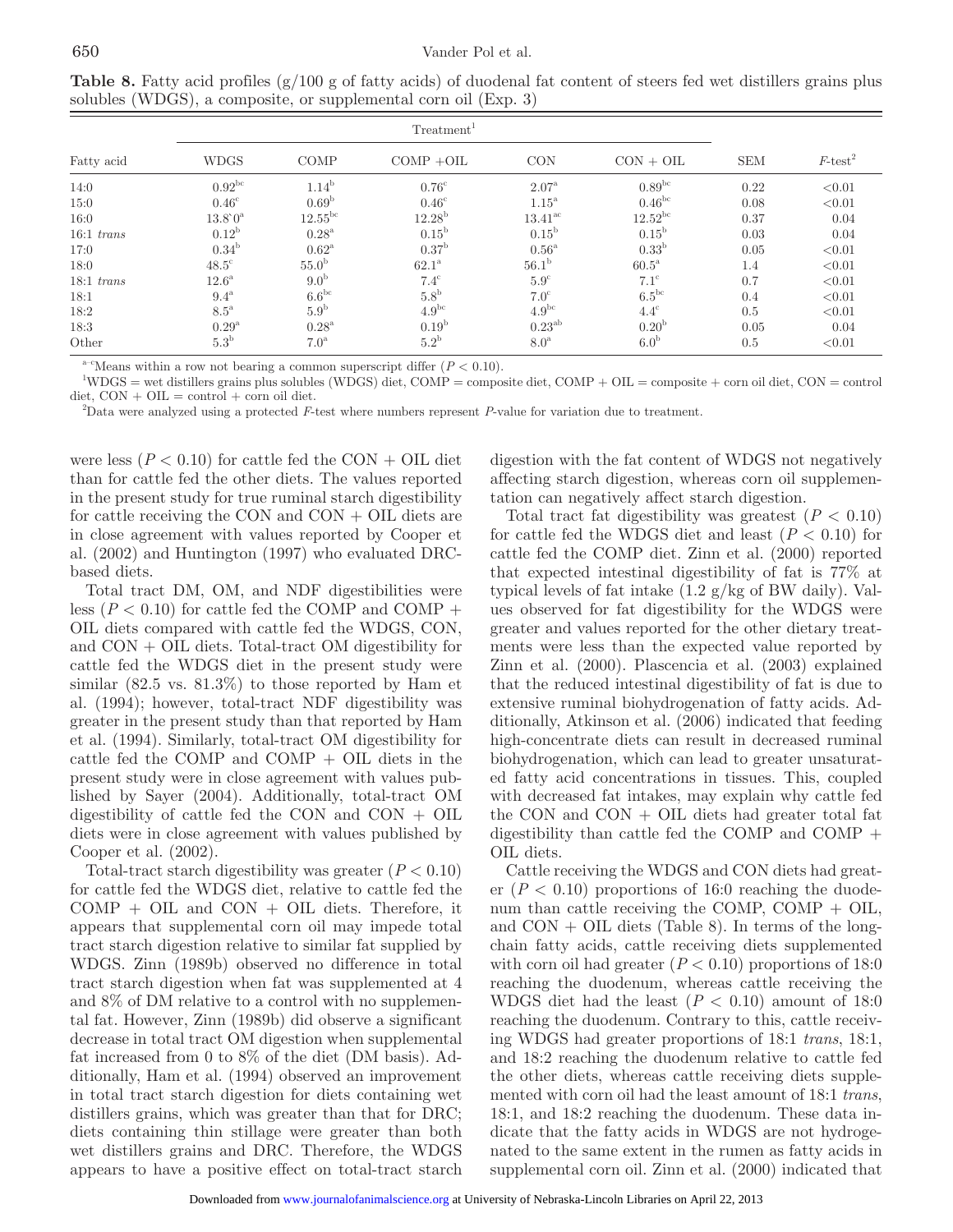the intestinal absorption of fatty acids is contingent upon the formation of bile salt micelles, and that the greater the surface area of micelles, the greater digestibility of fat. Further, these authors explained that the surface area of the micelles is enhanced by the interaction of bile salts and insoluble swelling amphophiles, which are characteristic of unsaturated fatty acids. Therefore, according to Zinn et al. (2000), it appears that unsaturated fatty acids have greater intestinal digestibility than SFA. Lock et al. (2005) suggested that digestibility of individual fatty acids decreases as chain length increases and increases as the number of double bonds increases. Additionally, these authors mentioned that the mean intestinal digestibilities for 16:0, 18:0, 18:1, 18:2, and 18:3 are 75, 72, 80, 78, and 77%, respectively. Therefore, it appears that the fat in WDGS is more digestible than supplemental corn oil because it supplies greater amounts of unsaturated fatty acids to the duodenum relative to supplemental corn oil.

We can conclude that equal amounts of fat provided from wet distillers grains plus solubles or corn oil do not result in similar animal performance. High-moisture corn-based finishing diets containing 20% WCGF and equal amounts of fat from DDGS or tallow result in similar finishing performance of yearling steers. The greater energy value of wet distillers grains plus solubles relative to corn appears to be related to a decreased acetate:propionate ratio, greater fat digestibility, and more unsaturated fatty acids reaching the duodenum, or a combination of all these.

## **LITERATURE CITED**

- Al-Suwaiegh, S., K. C. Fanning, R. J. Grant, C. T. Milton, and T. J. Klopfenstein. 2002. Utilization of distillers grains from the fermentation of sorghum and corn in diets for finishing beef and lactating dairy cattle. J. Anim. Sci. 80:1105–1111.
- AOAC. 1965. Official Methods of Analysis. 10th ed. Assoc. Off. Anal. Chem., Washington, DC.
- AOAC. 1999. Official Methods of Analysis of AOAC International. 16th ed. 5th rev. P. Cunniff, ed. AOAC Int., Gaithersburg, MD.
- Atkinson, R. L., E. J. Scholljegerdes, S. L. Lake, V. Nayigihugu, B. W. Hess, and D. C. Rule. 2006. Site and extent of digestion, duodenal flow, and intestinal disappearance of total and esterified fatty acids in sheep fed a high-concentrate diet supplemented with high-linoleate safflower oil. J. Anim. Sci. 84:387–396.
- Belknap, C. R., and A. Trenkle. 2000. The effects of high-oil corn or typical corn with or without supplemental fat on diet digestibility in finishing steers. Iowa State Univ. Beef Cattle Res. Rep. A.S. Leaflet R1719.
- Britton, R. A., and R. A. Stock. 1987. Acidosis, rate of starch digestion and intake. Page 125 in Symp. Proc.: Feed intake by beef cattle. F. N. Owens, ed. Publ. MP 121. Oklahoma State Univ., Stillwater.
- Clark, J. H., T. H. Klusmeyer, and M. R. Cameron. 1992. Microbial protein synthesis and flows of nitrogen fractions to the duodenum of dairy cows. J. Dairy Sci. 75:2304–2323.
- Cooper, R. J., T. J. Klopfenstein, R. A. Stock, C. T. Milton, D. W. Herold, and J. C. Parrott. 1999. Effects of imposed feed intake variation on acidosis and performance of finishing steers. J. Anim. Sci. 77:1093–1099.
- Cooper, R. J., C. T. Milton, T. J. Klopfenstein, T. L. Scott, C. B. Wilson, and R. A. Mass. 2002. Effect of corn processing on

starch digestion and bacterial crude protein flow in finishing cattle. J. Anim. Sci. 80:797–804.

- Erwin, E. S., D. J. Marco, and E. M. Emery. 1961. Volatile fatty acid analysis of blood and rumen fluid by gas chromatography. J. Dairy Sci. 44:1768–1770.
- Farlin, S. D. 1981. Wet distillers grain for finishing cattle. Anim. Nutr. Health 36:35–36.
- Firkins, J. L., L. L. Berger, and G. C. Fahey. 1985. Evaluation of wet and dry distillers grains and wet and dry corn gluten feeds for ruminants. J. Anim. Sci. 60:847–860.
- Folch, J., M. Lees, and G. H. Sloane-Stanley. 1957. A simple method for the isolation and purification of total lipids from animal tissues. J. Biol. Chem. 224:497–509.
- Fulton, W. R., T. J. Klopfenstein, and R. A. Britton. 1979. Adaptation to high concentrate diets by beef cattle. II. Effect of ruminal pH alteration on rumen fermentation and voluntary intake of wheat diets. J. Anim. Sci. 49:785–789.
- Grant, R. J. 1997. Interactions among forages and nonforage fiber sources. J. Dairy Sci. 80:1438–1446.
- Hale, W. H. 1986. Fat in diets for growing finishing cattle. Page 46 in Proc. Southwest Nutr. Conf., Tempe, AZ.
- Ham, G. A., R. A. Stock, T. J. Klopfenstein, E. M. Larson, D. H. Shain, and R. P. Huffman. 1994. Wet corn distillers byproducts compared with dried corn distillers grains with solubles as a source of protein and energy for ruminants. J. Anim. Sci. 72:3246–3257.
- Hatch, C. F., T. W. Perry, M. T. Mohler, and W. M. Beeson. 1972. Effect of added fat with graded levels of calcium to urea-containing rations for beef cattle. J. Anim. Sci. 34:483–491.
- Henderson, C. 1973. The effects of fatty acids on pure cultures of rumen bacteria. J. Agric. Sci. (Camb.) 81:107–112.
- Huntington, G. B. 1997. Starch utilization by ruminants: From basics to the bunk. J. Anim. Sci. 75:852–867.
- Jenkins, T. C. 1987. Effects of fats and fatty acid combinations on ruminal fermentation in semi-continuous in vitro cultures. J. Anim. Sci. 64:1526–1533.
- Klopfenstein, T. J., G. E. Erickson, and V. R. Bremer. 2008. BOARD INVITED REVIEW: Use of distillers by-products in the beef cattle feeding industry. J. Anim. Sci. 86:1223–1231.
- Krehbiel, C. R., R. A. Stock, D. W. Herold, D. H. Shain, G. A. Ham, and J. E. Carulla. 1995. Feeding wet corn gluten feed to reduce subacute acidosis in cattle. J. Anim. Sci. 73:2931–2939.
- Larson, E. M., R. A. Stock, T. J. Klopfenstein, M. H. Sindt, and R. P. Huffman. 1993. Feeding value of wet distillers byproducts for finishing ruminants. J. Anim. Sci. 71:2228–2236.
- Lock, A. L., K. J. Harvatine, I. I. Ipharraguerre, M. Van Amburgh, J. K. Drackley, and D. E. Bauman. 2005. The dynamics of fat digestion in lactating dairy cows: What does the literature tell us? Proc. Cornell Nutr. Conf. 83–94.
- Lodge, S. L., R. A. Stock, T. J. Klopfenstein, D. H. Shain, and D. W. Herold. 1997a. Evaluation of corn and sorghum distillers byproducts. J. Anim. Sci. 75:37–43.
- Lodge, S. L., R. A. Stock, T. J. Klopfenstein, D. H. Shain, and D. W. Herold. 1997b. Evaluation of wet distillers composite for finishing ruminants. J. Anim. Sci. 75:44–50.
- Metcalfe, L. D., A. A. Schmitz, and J. R. Pelka. 1966. Rapid preparation of fatty acid esters from lipids for gas chromatographic analysis. Anal. Chem. 38:514–515.
- Montgomery, S. P., J. S. Drouillard, J. J. Sindt, M. A. Greenquist, B. E. Depenbusch, E. J. Good, E. R. Loe, M. J. Sulpizio, T. J. Kessen, and R. T. Ethington. 2005. Effects of dried full-fat germ and vitamin E on growth performance and carcass characteristics of finishing cattle. J. Anim. Sci. 83:2440–2447.
- NRC. 1996. Nutrient Requirements of Beef Cattle. Update 2000. Natl. Acad. Press, Washington, DC.
- Owens, F. N., M. A. Hinds, and D. W. Rice. 2002. Methods for calculating diet energy values from feedlot performance of cattle. J. Anim. Sci. 80(Suppl.1):273 (Abstr.)
- Plascencia, A., G. D. Mendoza, C. Vásquez, and R. A. Zinn. 2003. Relationship between body weight and level of fat supplemen-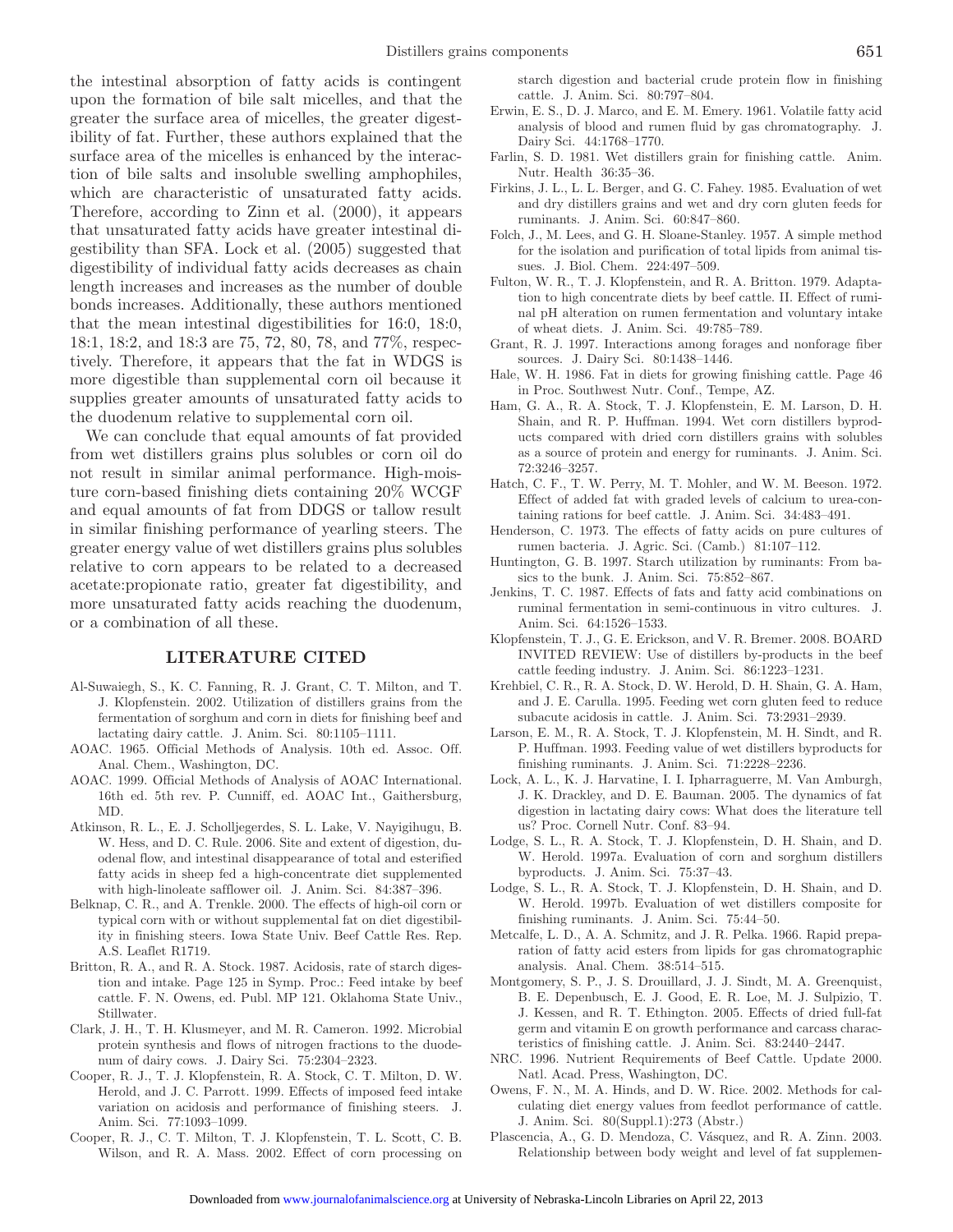tation on fatty acid digestion in feedlot cattle. J. Anim. Sci. 81:2653–2659.

- Raun, N. S., and W. Burroughs. 1962. Suction strainer technique in obtaining rumen fluid samples from intact lambs. J. Anim. Sci. 21:454–457.
- Richards, C. J., R. A. Stock, T. J. Klopfenstein, and D. H. Shain. 1998. Effect of wet corn gluten feed, supplemental protein, and tallow on steer finishing performance. J. Anim. Sci. 76:421– 428.
- Russell, J. B. 2002. Rumen Microbiology and Its Role in Ruminant Nutrition. James B. Russell, Ithaca, NY.
- Rust, S. R., J. R. Newbold, and K. W. Metz. 1990. Evaluation of condensed distillers solubles as an energy source for finishing cattle. J. Anim. Sci. 68:186–192.
- Sayer, K. M. 2004. Effects of corn bran and steep inclusion in finishing diets on cattle performance, nutrient mass balance, and diet digestibility. MS Thesis. Univ. Nebraska, Lincoln.
- Scott, T., T. Klopfenstein, R. Stock, and R. Cooper. 1998. Metabolism and digestibility of corn bran and corn steep liquor/distillers solubles. Neb. Beef Cattle Rep. MP 69-A:69–71.
- Stock, R. A., D. R. Brink, R. T. Brandt, J. K. Merrill, and K. K. Smith. 1987. Feeding combinations of high moisture corn and dry corn to finishing cattle. J. Anim. Sci. 65:282–289.
- Stock, R. A., J. M. Lewis, T. J. Klopfenstein, and C. T. Milton. 2000. Review of new information on the use of wet and dry milling feed by-products in feedlot diets. J. Anim. Sci. http:// www.asas.org/symposia/proceedings/0924.pdf Accessed Jan. 14, 2006.
- Stock, R. A., M. H. Sindt, J. C. Parrott, and F. K. Goedeken. 1990. Effects of grain type, roughage level and monensin level on finishing cattle performance. J. Anim. Sci. 68:3441–3455.
- Trenkle, A. 1996. Evaluation of wet distillers grains for finishing cattle. Iowa State Univ. Beef Cattle Res. Rep. A.S. Leaflet R1342.
- USDA. 2005. USDA National Nutrient Database for Standard Reference, Release 18. Nutrient Data Laboratory Home Page, http:// www.ars.usda.gov/ba/bhnrc/ndl Accessed Mar. 16, 2006.
- Van Soest, P. J., J. B. Robertson, and B. A. Lewis. 1991. Methods for dietary fiber, neutral detergent fiber, and nonstarch polysaccharides in relation to animal nutrition. J. Anim. Sci. 24:834–843.
- Williams, C. H., D. J. David, and O. Iismaa. 1962. The determination of chromic oxide in feces samples by atomic absorption spectrophotometry. J. Agric. Sci. (Camb.) 59:381–385.
- Zinn, R. A. 1988. Comparative feeding value of supplemental fat in finishing diets for feedlot steers supplemented with and without monensin. J. Anim. Sci. 66:213–227.
- Zinn, R. A. 1989a. Influence of level and source of dietary fat on its comparative feeding value in finishing diets for steers: Feedlot cattle growth and performance. J. Anim. Sci. 67:1029–1037.
- Zinn, R. A. 1989b. Influence of level and source of dietary fat on its comparative feeding value in finishing diets for feedlot steers: Metabolism. J. Anim. Sci. 67:1038–1049.
- Zinn, R. A. 1994. Effects of excessive supplemental fat on feedlot cattle growth performance and digestive function. Prof. Anim. Sci. 10:66–72.
- Zinn, R. A., S. K. Gulati, A. Plascencia, and J. Salinas. 2000. Influence of ruminal biohydrogenation on the feeding value of fat in finishing diets for feedlot cattle. J. Anim. Sci. 78:1738–1746.